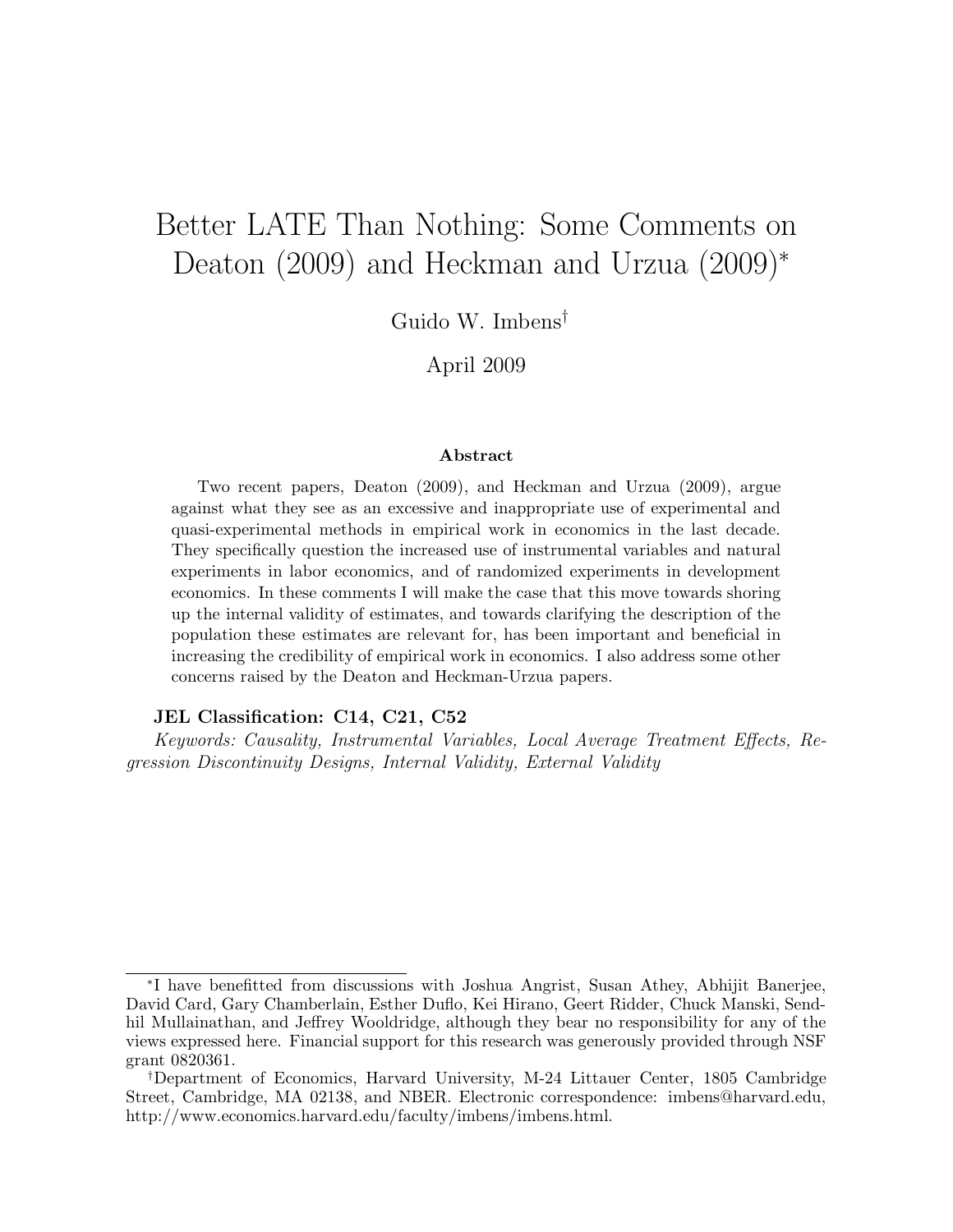### 1 Introduction

Two recent papers, Deaton (2009; Deaton from hereon), and Heckman and Urzua (2009; HU from hereon), argue against what they see as an excessive and inappropriate use of experimental and quasi-experimental methods in empirical work in economics in the last decade.<sup>1</sup> Deaton and HU reserve much of their scorn for the local average treatment effect (LATE) introduced in the econometric literature by Imbens and Angrist (1994; IA from hereon). HU write: "Problems of identification and interpretation are swept under the rug and replaced by 'an effect' identified by IV that is often very difficult to interpret as an answer to an interesting economic question," (HU, page 19). Deaton writes: "The LATE may, or may not, be a parameter of interest ... and in general, there is no reason to suppose that it will be. ... I find it hard to make any sense of the LATE. ... This goes beyond the old story of looking for an object where the light is strong enough to see; rather, we have control over the light, but choose to let it fall where it may, and then proclaim that whatever it illuminates is what we were looking for all along," (Deaton, page 10). He also rails against the perceived laziness of these researchers by raising the "futility of trying to avoid thinking about how and why things work," (Deaton, page  $14$ ).<sup>2</sup> HU wonder whether these researchers are of the opinion: "that disguising identification problems by a statistical pocedure is preferable to an honest discussion of the limits of the data?" (HU, page 19).

The fact that two such distinguished economists so forcefully question trends in current practice, may suggest to those not familiar with this literature that it is going seriously awry. In these comments I will argue that this is not the case. Much progress has in fact been made in empirical practice, and empirical work is much more credible as a result of the natural experiments revolution started by Card, Angrist, Krueger, and others in the late eighties. Starting in the late eighties their work, and more recently that by development economists such as Banerjee, Duflo, and Kremer arguing in favor of randomized experiments, has had a profound influence on empirical work. By emphasizing internal validity and study design, this literature showed the importance of looking

<sup>&</sup>lt;sup>1</sup>The papers make similar arguments, perhaps not surprisingly given Deaton's acknowledgement that "much of what I have to say is a recapitulation of his [Heckman's] arguments." (Deaton p. 4)

<sup>2</sup>Curiously, Deaton exempts the leaders of this movement from these charges, by declaring them "too talented to be bound by their own methodological prescriptions." (Deaton, page 2).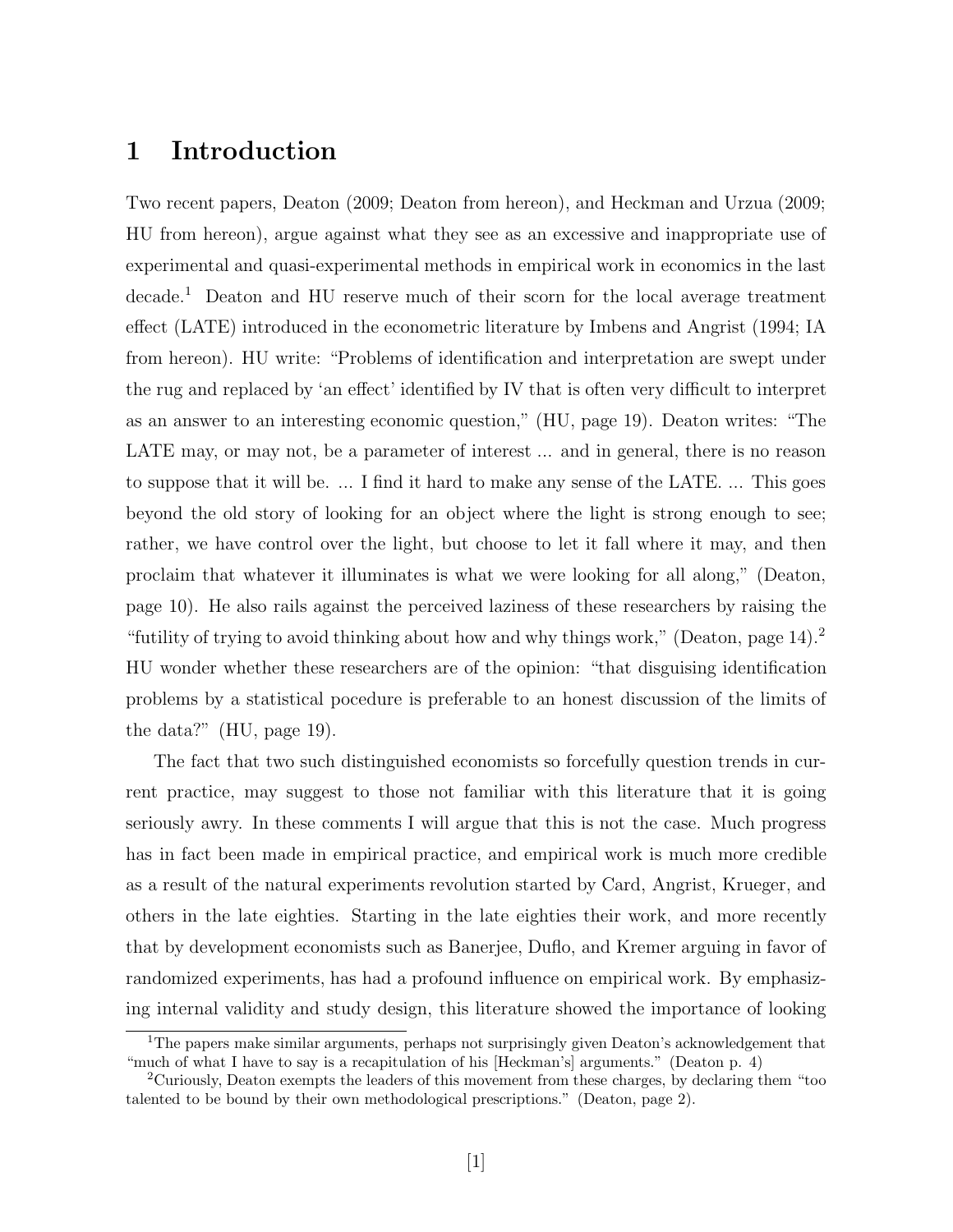for clear and exogenous sources of variation in potential causes. In contrast to what Deaton and HU suggest, this issue is distinct and separate from the choice of the models and estimation methods used. In fact, recently there has been much interesting work exploring the benefits of randomization for identification, estimation and assesment of structural models. For an early example see Hausman and Wise (1979) who estimate a model for attrition with data from randomized income maintenance experiment, and for recent examples see Card and Hyslop (2005) who estimate a structural model of welfare participation using experimental data from Canada, Todd and Wolpin (2003), who analyze data from Mexico's Progressa program, Imbens, Rubin and Sacerdote (2001) who estimate labor supply models exploiting random variation in unearned earnings using data from lottery winners, Duflo, Hanna, and Ryan (2007) who look at the effect of monitoring and financial incentives on teacher's absences, and Athey, Levin and Seira (2004) who use randomized assignment of auction formats to estimate structural models of bidding behavior. There is much room for such work where experimental variation is used to improve the identification of the structural models. It would put at risk the progress made in improving the credibility of empirical work in economics, if this message got lost in minor squabbles about the relative merits of structural work versus work less directly connected to economic theory, or in discussions of second-order technicalities such as adjustments for heteroskedasticity in the calculation of standard errors and the Behrens-Fisher problem (e.g., Deaton, page 33).<sup>3</sup>

In my view, it is helpful to separate the discussion into two parts. The first part concerns the questions of interest, and the second the methods conditional on the question. In my opinion the main concern with the current trend towards credible causal inference in general, and towards randomized experiments in particular, is that it may lead researchers to avoid questions where randomization is difficult, or even conceptually impossible. There are many such questions, and many of them are of great importance. Questions concerning the causal effects of macro-economic policies can rarely be settled by randomized experiments. The effect of mergers and acquisitions cannot be studied using experiments. Similarly, questions involving general equilibrium effects cannot be answered by simple experiments. In other examples randomized experiments raise ethical

<sup>&</sup>lt;sup>3</sup>Moreover, there is nothing in these issues that makes observational studies less vulnerable to them.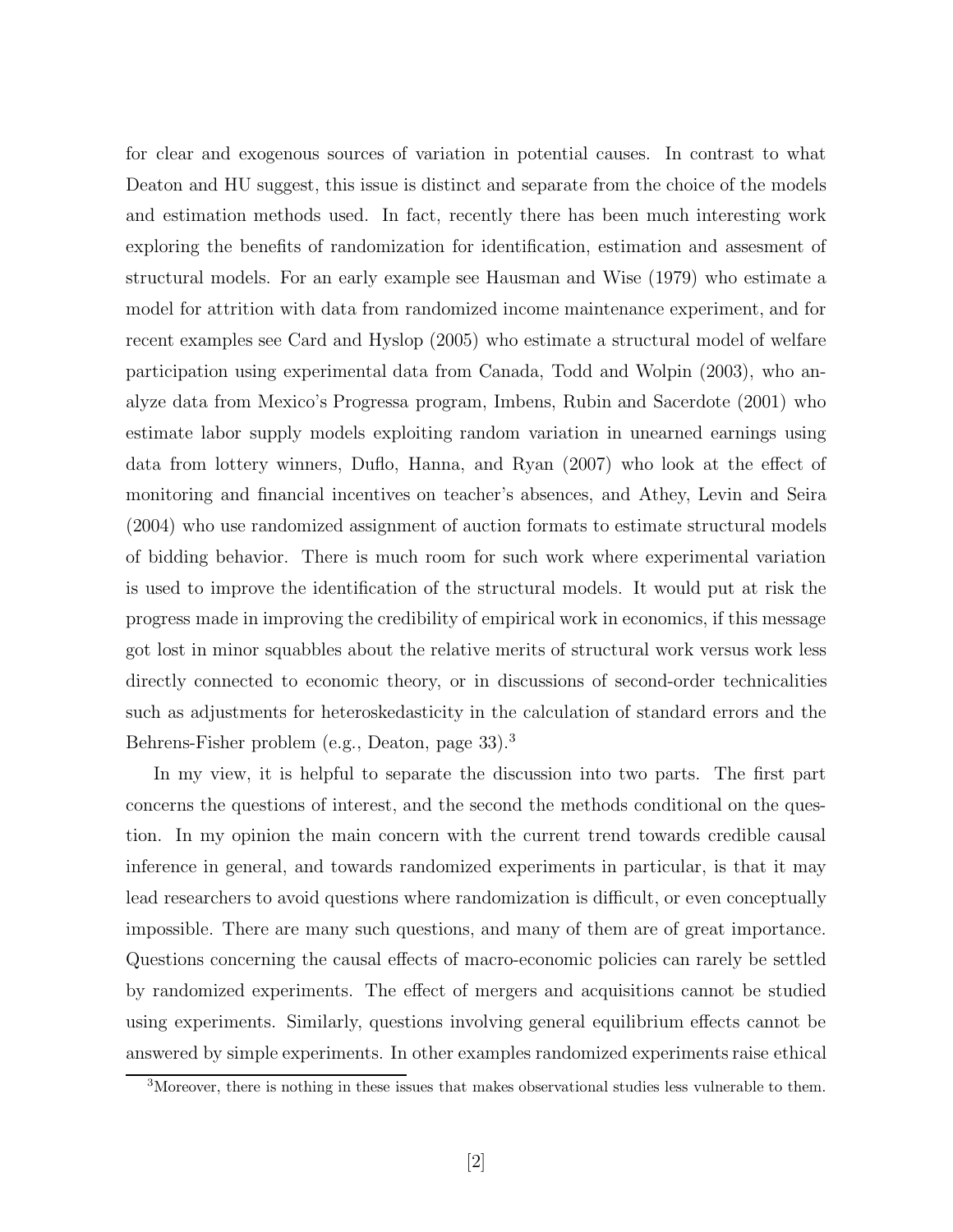concerns, and are ultimately not feasible. These are not new concerns, and I am sympathetic with the comments in this regard made by, for example, Rodrik (2008). There is clearly much room for non-experimental work, and history abounds with examples where causality has ultimately found general acceptance without any experimental evidence. The most famous example is perhaps the correlation between smoking and lung cancer. The interpretation of this correlation as evidence of a causal effect of smoking on lung cancer is now generally accepted, without any direct experimental evidence to support it. It would be unfortunate if the current interest in credible causal inference, by insisting on sometimes unattainable standards of internal validity, leads researchers to avoid such questions. At the same time, the long road towards general acceptance of the causal interpretation of the smoking and lung cancer correlation (and Fisher's longtime scepticism about the causality of this correlation) shows the difficulties in gaining acceptance for causal claims without randomization.

However, the importance of questions for which randomization is difficult or infeasible, should not take away from the fact that for answering the questions they are designed for, randomized experiments, and other what David Card calls design-based strategies, have many advantages. Specifically, conditional on the question of interest being one for which randomized experiment is feasible, randomized experiments are superior to all other designs in terms of statistical reliability. Where as Deaton sees no special role for experiments, Freedman, hailed by Deaton himself as "one of [the world's] greatest statisticians" (Deaton, title page, acknowledgement) is unambiguous in his opening sentence, "Experiments offer more reliable evidence on causation than observational studies," (Freedman, 2006, abstract) That is not to say that one may not choose to do an observational study for other reasons, e.g., financial costs, or ethical considerations. However, no other design will have the credibility that a randomized experiment would have. Suppose we are interested in question that can be addressed by randomized experiments, for example, whether a job training program has an effect on labor market outcomes, or whether class size affects educational outcomes. In such settings, the evidence from a randomized experiment is unambiguously superior to that from observational studies. As a result, randomized experiments have often been very influential in shaping policy debates, e.g., the 1965 Perry Preschool Project on early childhood interventions (see for some recent discussions Holden (1990) and Manski (1997)), the National Supported Work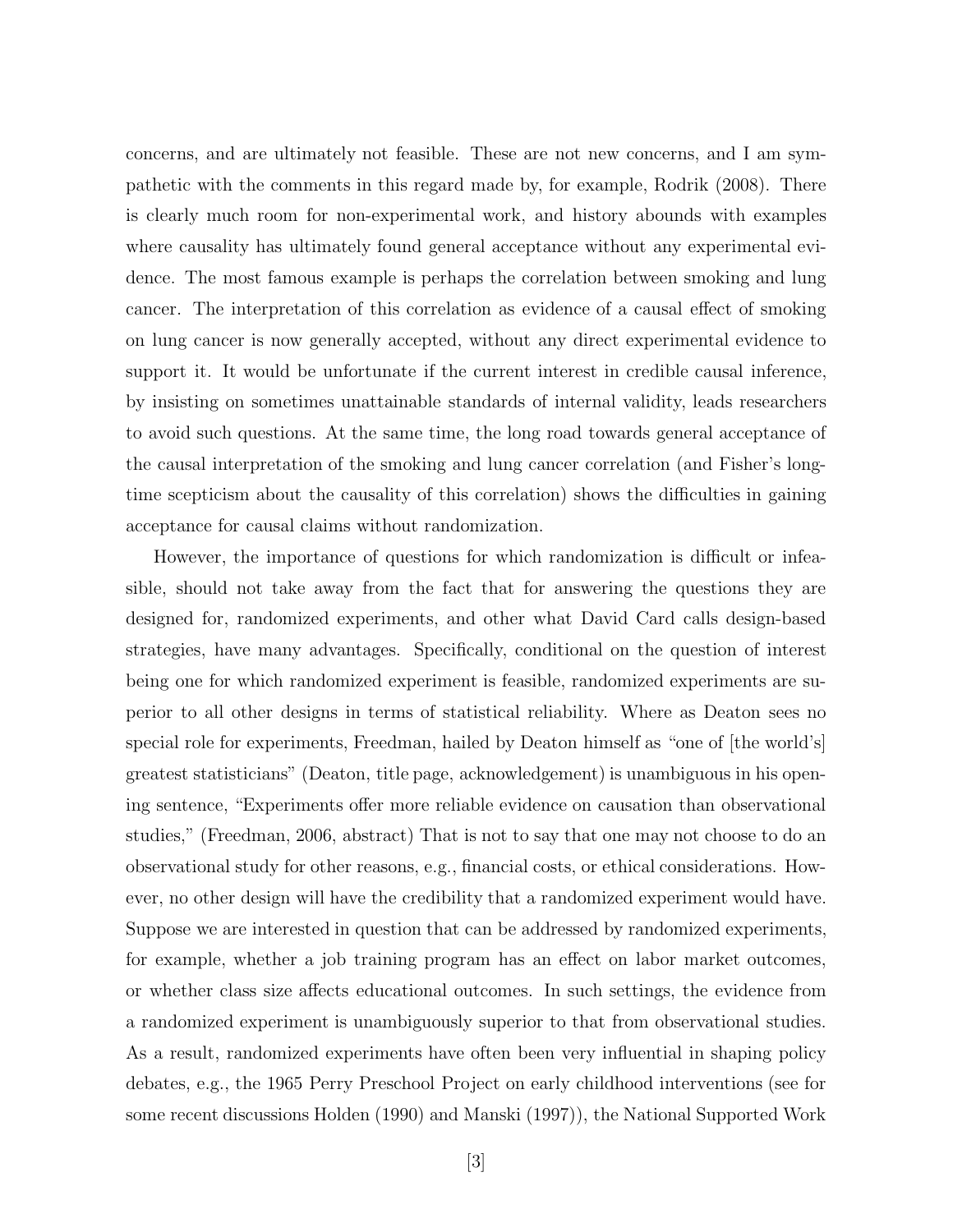Demonstration experiments on labor market programs (e.g., Lalonde, 1986), or Project STAR on class size reductions (e.g., Krueger, 1999). More generally, and this is really the key point, in a situation where one has control over the assignment mechanism, there is little to gain, and much to lose, by giving that up through allowing individuals to choose their own treatment regime. Randomization ensures exogeneity of key variables, where in a corresponding observational study one would have to worry about their endogeneity.

In these comments I will make five points, from the perspective of an econometrician who is interested in the methodological aspects of this literature. First, I will give a different characterization of goals and focus of the literature Deaton and HU take issue with. For its emphasis on obtaining credible causal estimates, and for developing a clear understanding of the nature of the variation that gives these estimates credibility, I will refer to this as the causal literature. Second, I will discuss briefly the origins of this causal literature, which partially takes its motivation from the failure of specific structural models, such as the Heckman selection model (e.g., Heckman, 1978), to satisfactorily address endogeneity issues in the context of estimation of causal effects of labor market programs. This was famously documented by Lalonde (1986); see also Fraker and Maynard (1987). Third, I will argue that, in cases where the focus is establishing the existence of causal effects, and where experiments are feasible, experiments are unambiguously the preferred approach: since Fisher (1925) it has formally been established that randomization gives such designs a credibility unmatched by any other research design.

Fourth, I will make the case that a key contribution of the recent theoretical literature on causality has been to clarify the merits, as well as the limitations, of instrumental variables, local average treatment effects and regression discontinuity designs in settings with heterogenous causal effects. An important insight is that in settings with heterogenous effects, instrumental variables strategies do not identify the average effect of the treatment (e.g., Heckman, 1990). However, as shown by IA instrumental variables methods do identify the average treatment effect for a well defined subpopulation, the average effect for what IA call the compliers. Although in many cases the local average treatment effects, and similarly the estimands in regression discontinuity designs, are not the average effects that researchers set out to estimate, the internal validity of those estimands is often much higher than that of other estimands. I will also take issue with the Deaton and HU view that somehow instrumental variables methods are atheoretical.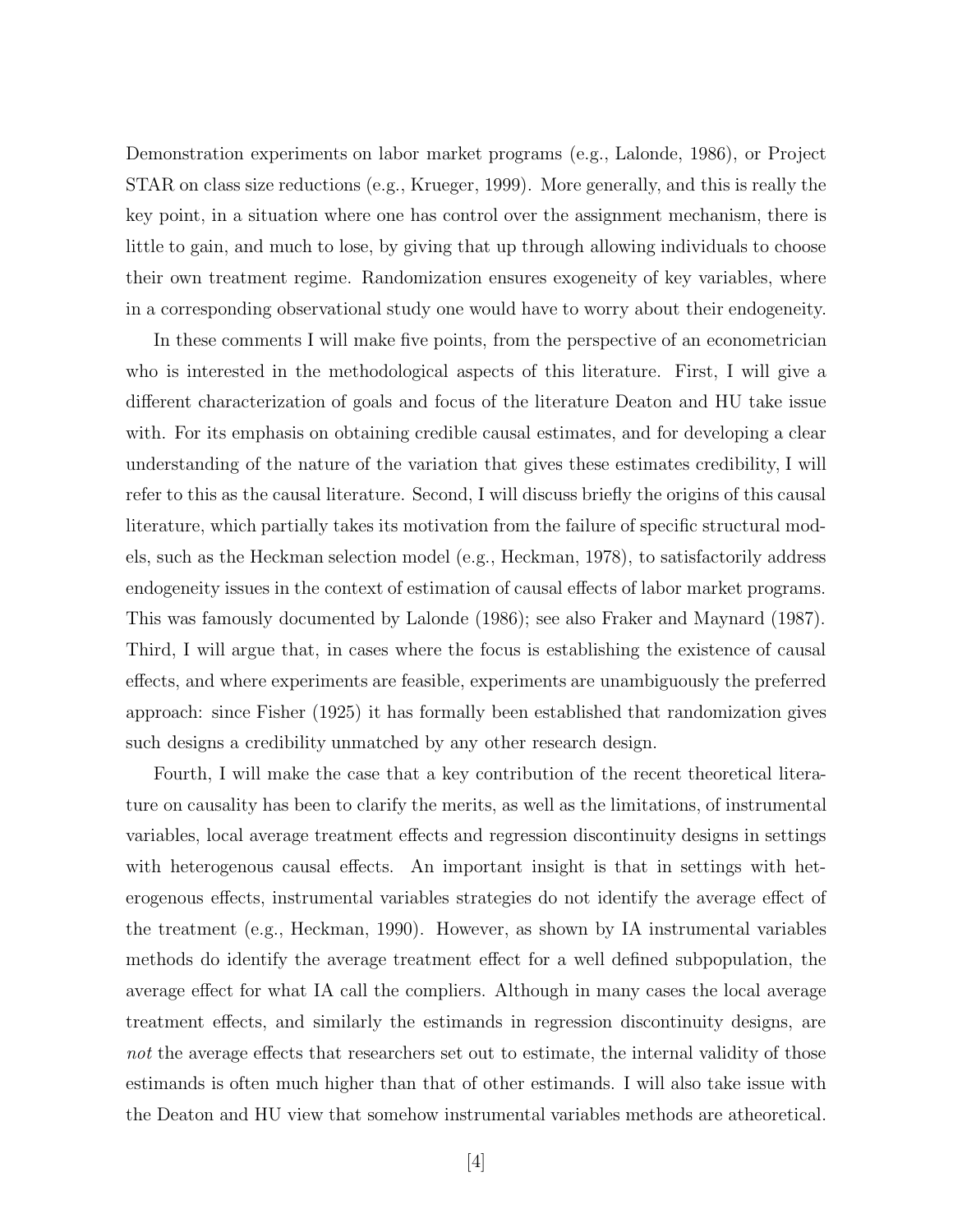The exclusion restrictions that underly such methods are motivated by subject matter, that is economic, rather than statistical, knowledge. Moreover, the focus on instrumental variables estimands, rather than on reduced form correlations between outcomes and exogenous variables (including instruments), is motivated by the belief that the former are more likely to be invariant, or structural, than the latter, that is, are more likely to generalize to other settings.

In the fifth point, I discuss issues related to external validity, that is, the ability of the estimands to generalize to other populations and settings. The causal literature has emphasized internal validity over external validity, with the view that a credible estimate of the average effect for a subpopulation is preferred to an estimate of the average for the overall population with little credibility. This is consistent with the biomedical literature. Although the primacy of internal validity over external validity has been criticized in that literature, there is little support for moving towards a system where studies with low internal validity receive much weight in policy decisions. External validity is generally a bigger problem in economics than in biomedical settings, with substantial variation in both preferences and constraints between individuals, as well as variation over time. Understanding variation in treatment effects is therefore of great importance in these settings, and it has received a fair amount of attention in the experimental literature (e.g., Banerjee and Duflo, 2008).

### 2 Causal Models and Design-Based Approaches

The literature that does not conform to the Deaton and HU standards of structural work is variously referred to, in a somewhat pejorative manner, as reduced-form, atheoretical, or statistical (as opposed to economic). These are not terms commonly used in this literature itself. They are also at odds with their historical use. 4 In the classical simultaneous equations setting, the reduced form is used to refer to the regression of the endogenous variables on the full set of exogenous variables (which is typically estimated by ordinary least squares), not to equations estimated by instrumental variables methods. The almost complete lack of instrumental variables methods in the statistical literature makes that

<sup>&</sup>lt;sup>4</sup>In an even more remarkable attempt to shape the debate by changing terminology, Deaton proposes to redefine exogeneity in a way that allows for the possibility that a randomly generated number is not exogenous with respect to economic behavior.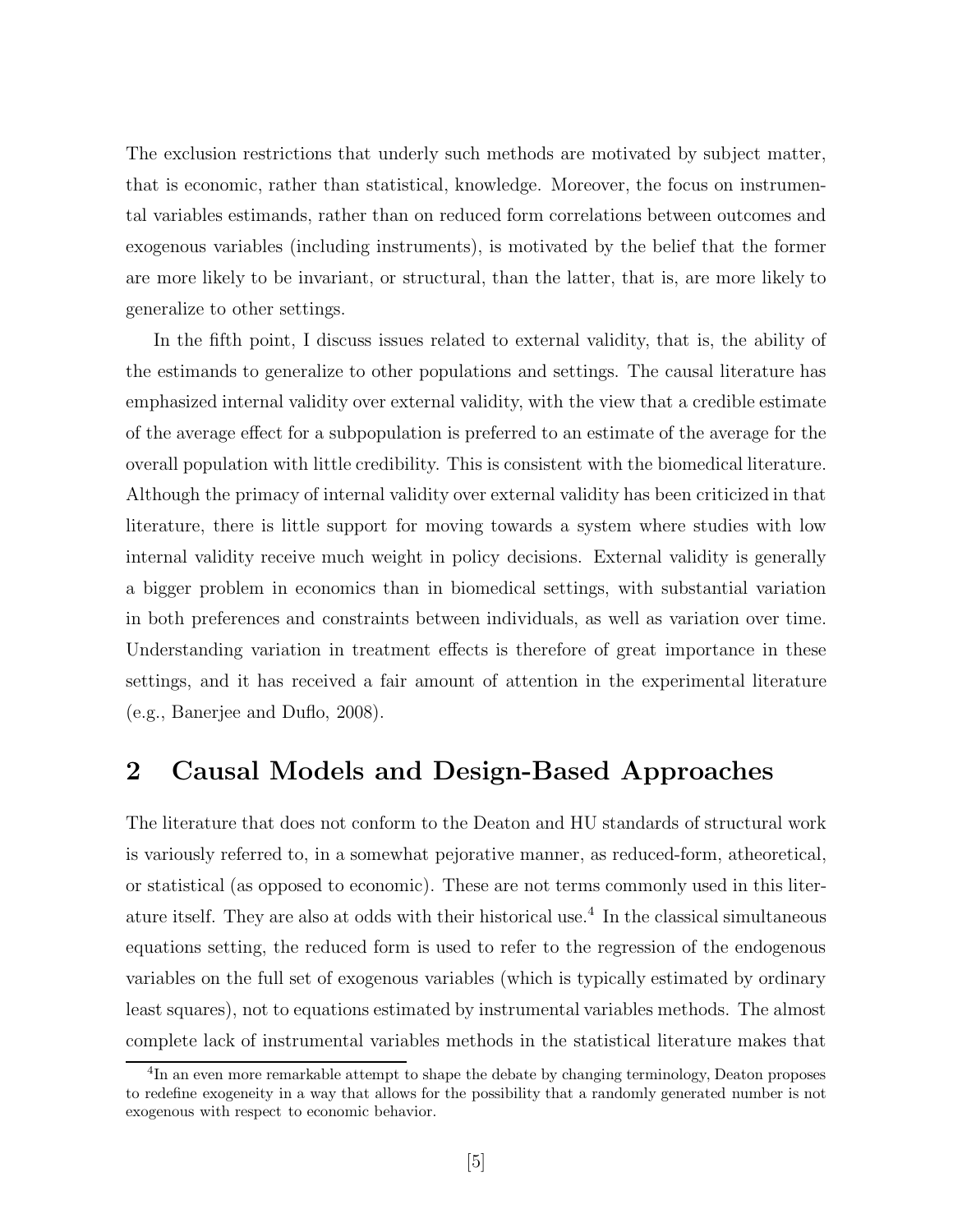label also inappropriate for the literature that Deaton and HU focus on in their criticism. What is shared by this literature is not so much a lack of theoretical or economic motivation, but rather an explicit emphasis on credibly estimating causal effects, a recognition of the heterogeneity in these effects, clarity in the identifying assumptions, and a concern about endogeneity of choices and the role study design plays. I will therefore refer to this interchangeably as the causal, or design-based literature. Early influential examples include the Card (1990) study of the impact of immigration using the Mariel boatlift, Angrist's (1990) study of the effect of veteran status on earnings using the Vietnam era draft lottery as an instrument, and the Angrist and Krueger (1991) study of the effect of education on earnings using variation in educational achievement related to compulsory schooling laws. More recently this has led to many studies using regression discontinuity designs. See Lee and Lemieux (2009) for a review. The recent work in development economics has taken the emphasis on internal validity even further, stressing formal randomization as a systematic and robust approach to obtaining credible causal effects (e.g., Duflo, Glennerster, and Kremer, 2008). This has led to a spectacular increase in experimental evaluations in development economics (see for example the many experiments run by researchers associated with the Poverty Action Lab at MIT), and in many other areas in economics, e.g., Bertrand and Mullainathan (2004), Duflo and Saez (2003), and many others.

Often the focus is on causal effects of binary interventions or treatments. See Imbens and Wooldridge (2009) for a recent review of the methodological part of this literature. Even if simple average effects of these interventions are not directly the answering questions about plausible economic policies, they are often closely related to the effects of such policies, and therefore viewed as quantities of interest. A major concern in this literature is that simple comparisons between economic agents in the various regimes are often not credible as estimates of the average effects of interest, because the assignment to a particular regime was partly the result of choices by optimizing agents. As a consequence, great care is applied to the problem of finding credible sources of exogenous variation in the receipt of the intervention of interest, often in combination with the innovative collection of original data sources.

To focus the discussion, let me introduce a specific example. Suppose a state, say California, is considering reducing class size in first through fourth grade by 10%. En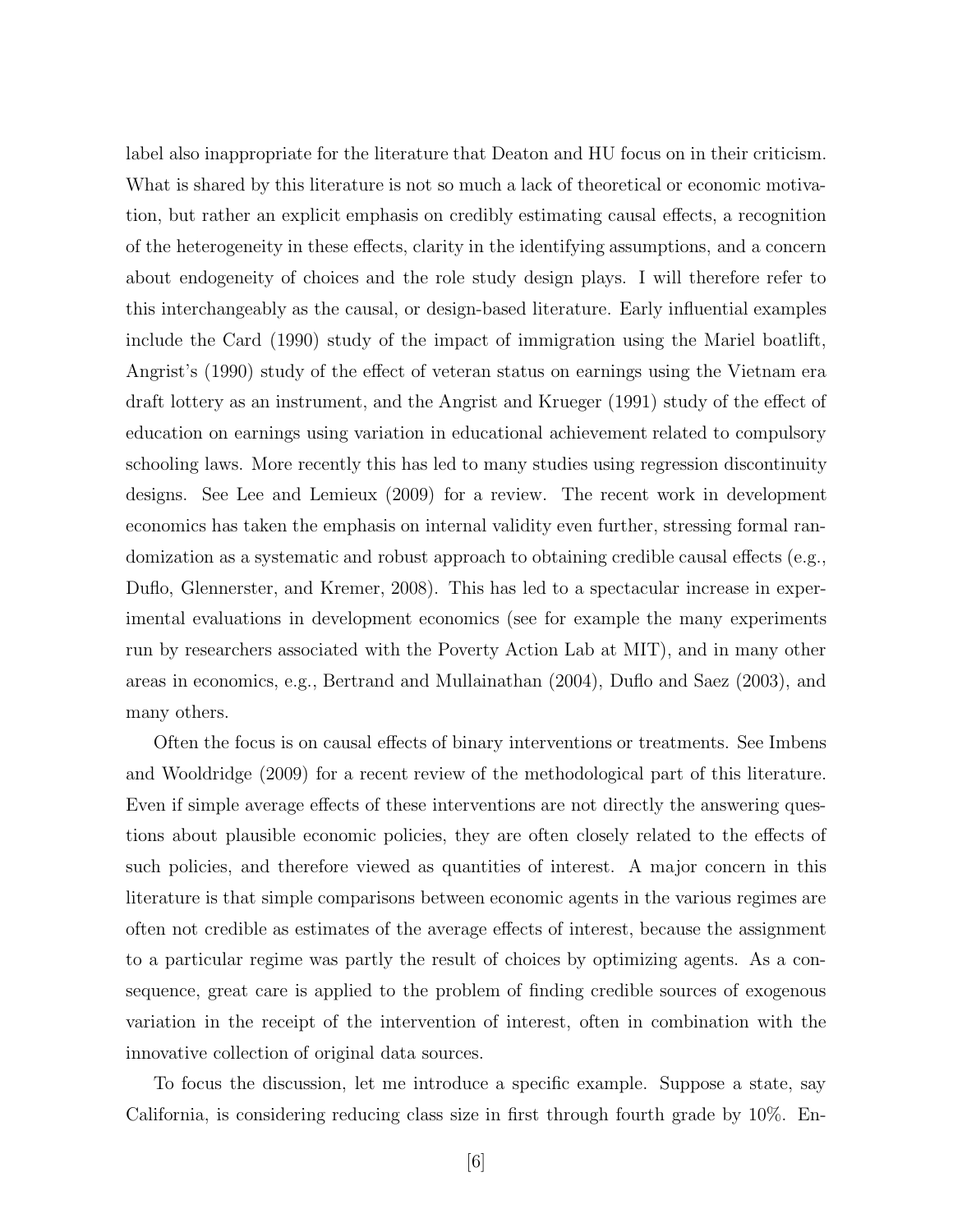tering in the California policymakers' decision is the a comparison of the cost of such a class size reduction with its benefits. Suppose that the policymakers have accurate information regarding the cost of the program, but are unsure about the benefits. Ultimately the hope is that such a reduction would improve labor market prospects of the students, but let us suppose that the state views the program as worthwhile if it improves some measure of skills, say measured as a combination of test scores, by some amount. What is the relevance for this decision of the various estimates available in the literature? Let us consider some of the studies of the effect of class size on educational outcomes. There is a wide range of such studies, but let me focus on a few. First, there is experimental evidence, from the Tennessee STAR experiments starting in 1985 (e.g., Krueger, 1999). Second, there are estimates based on regression discontinuity designs using Israeli data (Angrist and Lavy, 1999). Third, there are estimates exploiting natural variation in class size arising from natural variation in cohort size, using data from Connecticut in Hoxby (2000). None of these estimates directly answers the question facing the decisionmakers in California. So, are any of these three studies useful for informing our California policy maker? In my view all three are. In all three cases finding positive effects of class size reductions on test scores would move my prior beliefs on the effect in California towards bigger effects. Exactly how much each of the three studies would change my prior beliefs would depend on the external and internal validity of the three studies. Specifically, the external validity of each study would depend on (i) its timing to the studies relative to the target program, with older studies receiving less weight, (ii) differences between the study population and the California target population, including the targed grade levels in each study, (iii) differences between the study outcomes and the goals of the California programs. In terms of these criteria the Connecticut study would do best. In terms of internal validity, that is, of the estimate having a credible causal interpretation, the experimental Tennessee study and, next, the Israeli study would do better. The main point, though, is that all three studies are in my view useful. None of the three answers directly the question of interest, but the combination is considerably better than any single one. We could clearly do better, if we designed a study especially to study the California question. Ideally we would run an experiment in California itself, which, five years later, might give us a much more reliable answer, but it would not help the policy makers at this moment very much. If we did an observational study in California,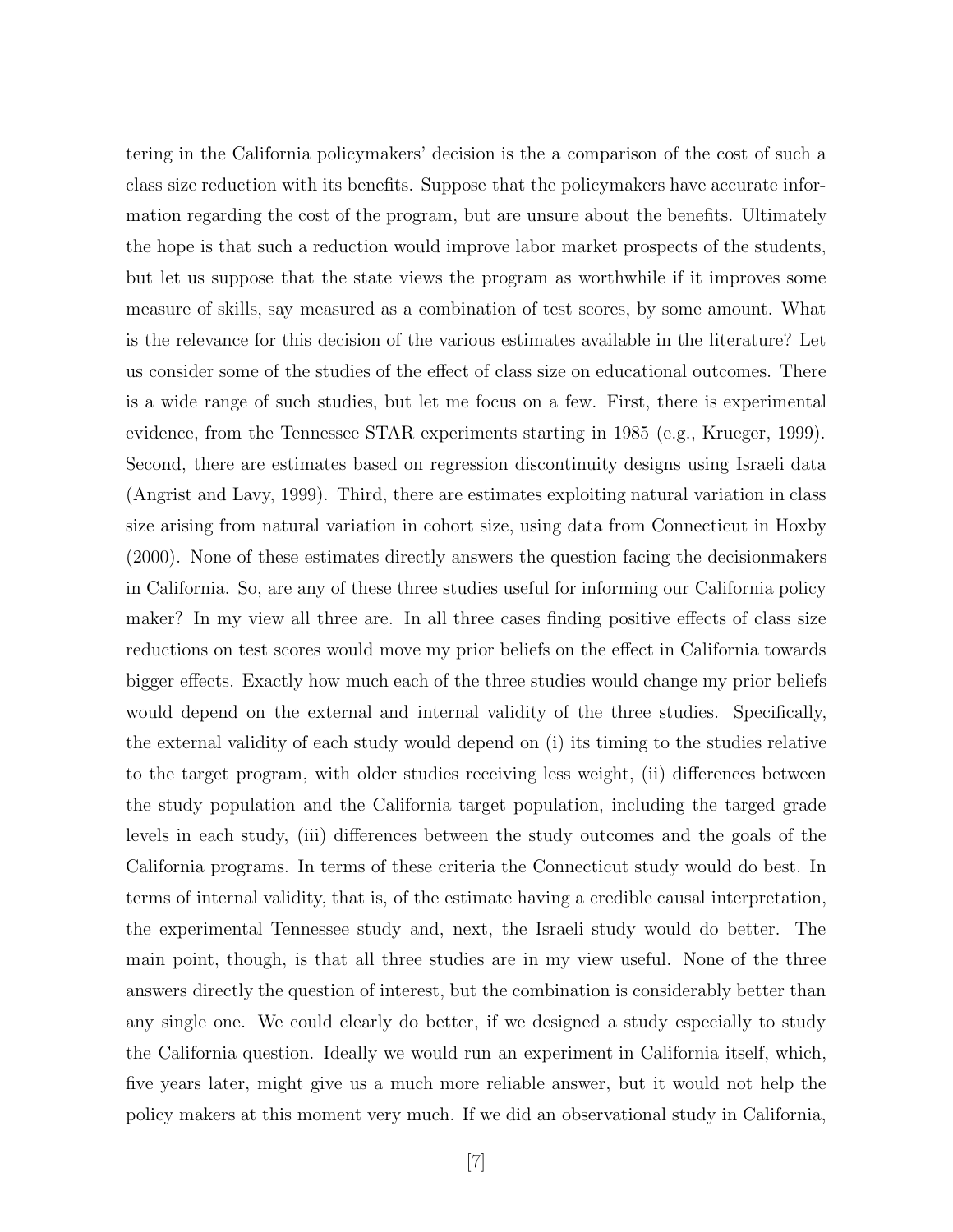however, I would still put some weight on the Connecticut, Tenessee and Israeli studies. One may go further in formalizing the decision process in this case, and I will do so in Section 6.

Reiterating the main point, having a variety of estimates, with a range of populations, and a range of identification strategies, can be useful to policy makers even if none of the individual studies directly answers the policy question of interest. It is of course unrealistic to expect that the California policy makers would be able to pick a single study from the literature, in order to get an answer to a question that had not actually been posed yet when these studies were conducted. This is, again, not a new point. The proponents of randomization in the new development economics have argued persuasively in favor of doing multiple experiments (Duflo, 2004; Banerjee 2007, Banerjee and Duflo, 2008). It is obvious that, as Deaton comments, simply repeating the same experiment would not be very informative. However, conducting experiments on a variety of settings, including different populations, and different economic circumstances, would be. As Deaton suggests, informing these settings by economic theory, much as the original negative income tax experiments were, would clearly improve our understanding of the processes, as well as our ability to inform public policy.

The focus of the causal literature has been on shoring up the internal validity of the estimates, and on clarifying the nature of the population these estimates are relevant for. This is where instrumental variables, local average treatment effects, and regression discontinuity methods come in. These often do not answer exactly the question of interest. As a result, a single estimate is unlikely to provide a definitive and comprehensive basis for informing policy. Rather, the combination of several such studies, based on different populations and in different settings, can give guidance on the nature of interventions that work.

Let me mention one more example. Deaton cites a study by Banerjee, Duflo, Cole, and Linden (2007) who find differences in average effects between randomized evaluations of the same program in two locations. Banerjee et al surmise that these differences are related to differential initial reading abilities. Deaton dismisses this conclusion as not justified by the randomization, because that question was not part of the original protocol and would therefore be subject to data mining issues. This is formally correct, but it is precisely the attempt to understand differences in the results of past experiments, that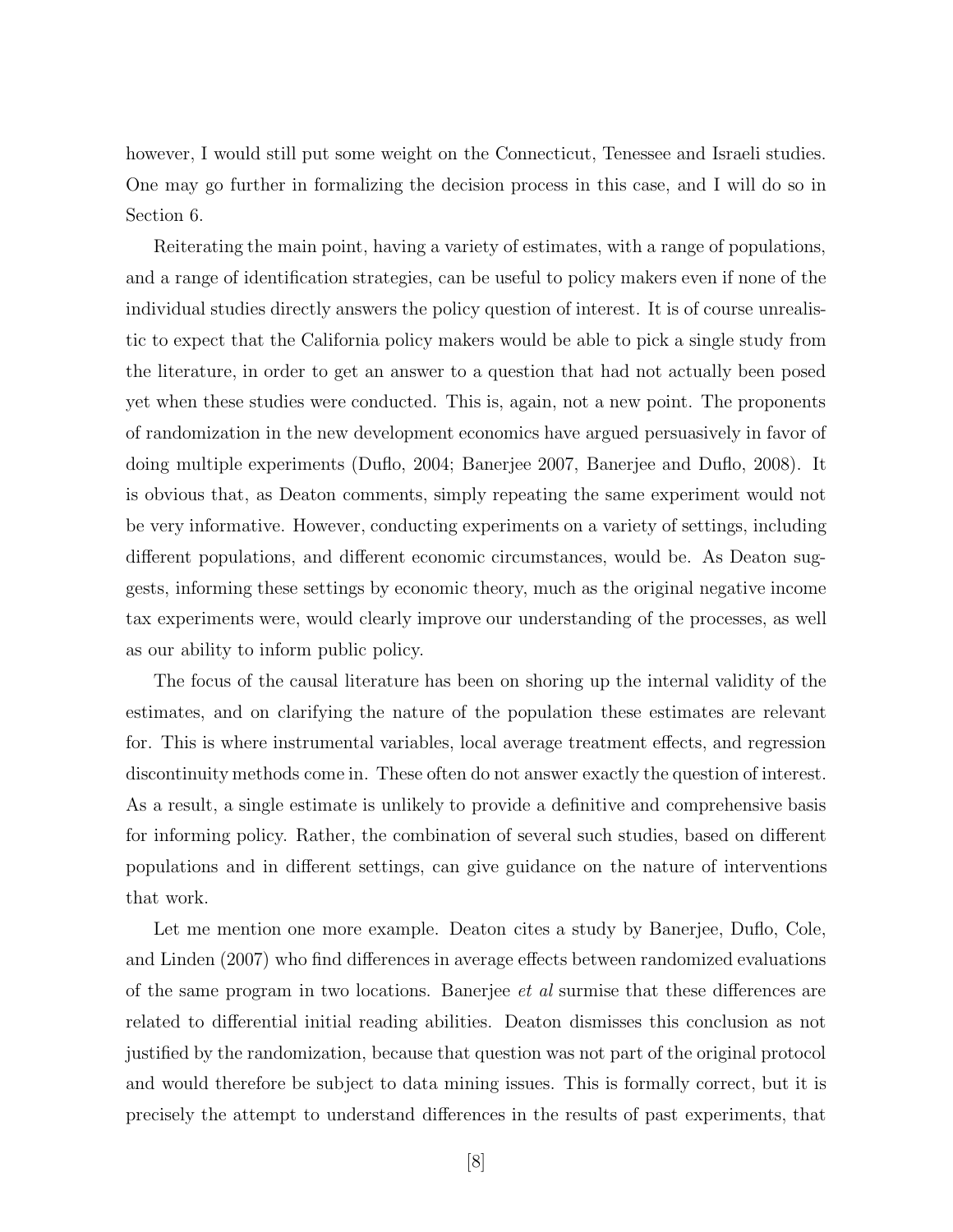leads to further research and motivates subsequent experiments, thus building a better understanding of the heterogeneity in the effects that can assist in informing policy. See for another example of such a meta analysis Card, Kluve, and Weber (2009), and for additional discussion Section 6.

## 3 Lalonde (1986): The Failure of Non-experimental Methods to Replicate Experimental Evaluations of Labor Market Programs

Surprisingly, neither Deaton nor HU discuss in much detail the origins of the resurgence of interest in randomized and natural experiments, and the concern with the internal validity of some of the structural modelling. HU vaguely reference the "practical difficulty in identifying, and precisely estimating the full array of structural parameters" (HU, page 2), but mention only an unreferenced paper by Hausman (presumably Hausman, 1981) as one of the papers that according to HU "fueled the flight of many empirical economists from structural models" (HU, page 2, footnote 6). I think the origins behind this flight are not quite as obscure as may appear from reading Deaton and HU. Neither of them mentions the role played by Lalonde's landmark 1986 paper, "Evaluating the Econometric Evaluations of Training Programs with Experimental Data." In this paper, widely cited, and still widely taught in labor and econometrics courses in economics PhD programs, Lalonde studies the ability of a number of econometric methods, including Heckman's selection models, to replicate the results from an experimental evaluation of a labor market program, on the basis of non-experimental data. He concluded that they could not do so systematically. Lalonde's evidence, and subsequent confirmations of his conclusions, e.g., Fraker and Maynard (1987), had a profound impact in the economics literature, and even played a role in influencing Congress to mandate experimental evaluations for many federally funded programs.

It seems clear that the focus in Lalonde's study, the average effect of the Nationally Supported Work (NSW) program, meets Deaton's criterion of being "useful for policy or understanding," (Deaton, Abstract). The most direct evidence that it meets this criterion is the willingness of policy makers to provide substantial funds for credible evaluations of similar labor market and educational programs. Nevertheless, the question remains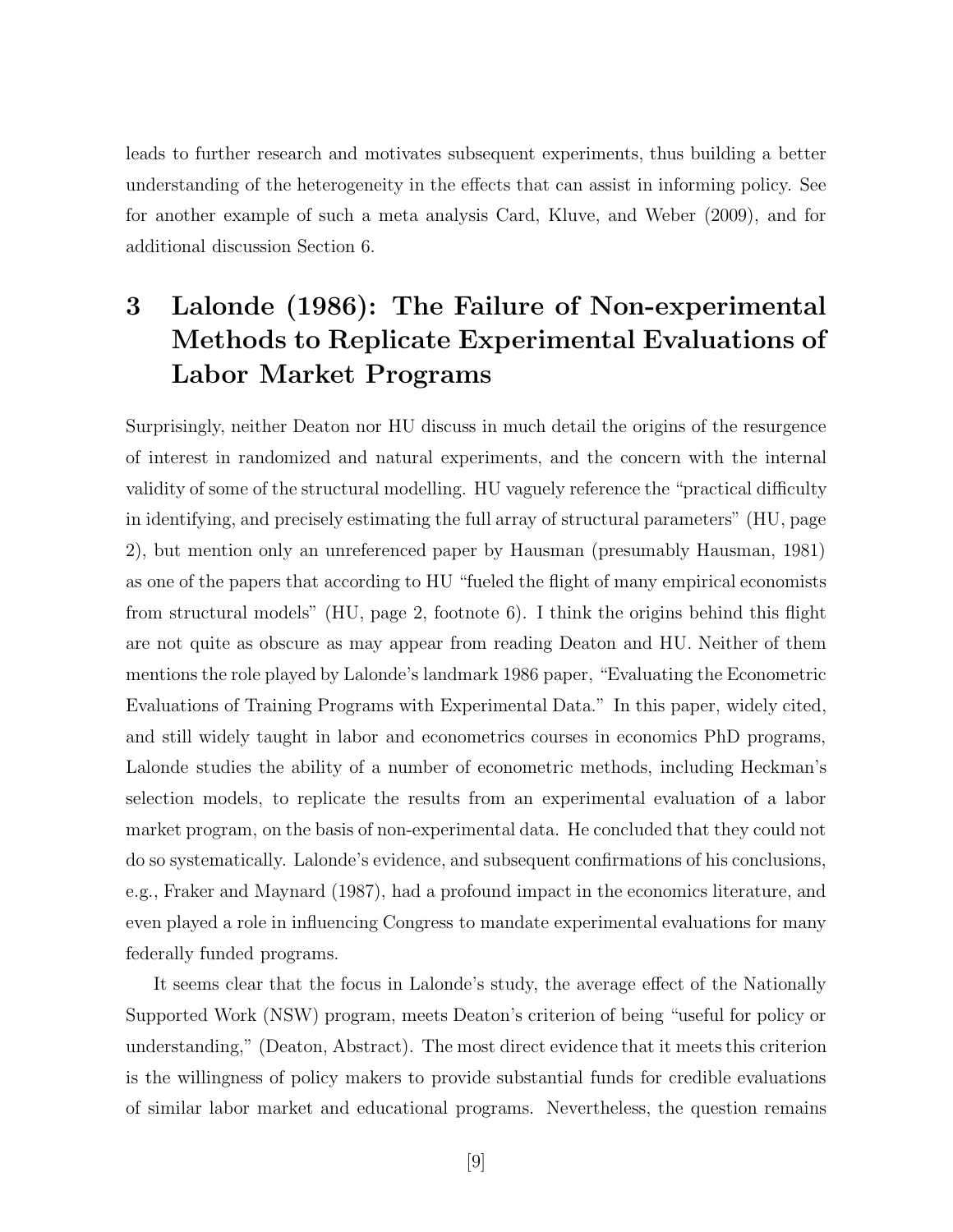whether evaluation methods other than those considered by Lalonde would have led to better results. There is some evidence that matching methods would have done better. See the influential paper by Dehejia and Wahba (1999), although this is still disputed, e.g., Smith and Todd (2005). See Imbens and Wooldridge (2009) for a recent review. Matching methods, however, hardly meet Deaton's criteria for "analysis of models inspired by economic theory" (Deaton, page 2). Until there are more succesful attempts to replicate experimental results, it would therefore seem inescapable that there is a substantial role to be played by experimental evaluations in this literature if we want data analyses to meet Leamer's standard of being taken seriously by other researchers.

### 4 The Benefits of Randomized Experiments

One of the most curious discussions in Deaton concerns the merits of randomized experiments. He writes: "I argue that evidence from randomized experiments has no special priority. ... Randomized experiments cannot automatically trump other evidence, they do not occupy any special place in some hierarchy of evidence," (Deaton, page 4). These are remarkable statements. If true, in the unqualified way Deaton states them, it would throw serious doubt on the Food and Drug Administration's (FDA) insistence on randomized evaluations of new drugs and treatments. But of course Deaton's statements are wrong. Deaton is both formally wrong, and wrong in spirit. Randomized experiments do occupy a special place in the hierarchy of evidence, namely at the very top.<sup>5</sup>

Formally, as shown originally by Fisher (1925), randomization allows the researcher to precisely quantify the uncertainty associated with the evidence for an effect of a treatment. Specifically, it allows for the calculation of exact p-values of sharp null hypotheses. These p-values are free of assumptions on distributions of outcomes, assumptions on the sampling process, or assumptions on interactions between units, solely relying on randomization and a sharp null hypothesis. No other design allows for this. Now this is strictly speaking a very narrow result, with subtle extensions to more interesting questions. We can establish the presence of a causal effect through the calculation of p-values, but we cannot estimate the average effect without some additional assumptions. Unless we rule out interactions, the average effect depends on assignments to other individuals

<sup>&</sup>lt;sup>5</sup>See the earlier quote by Freedman.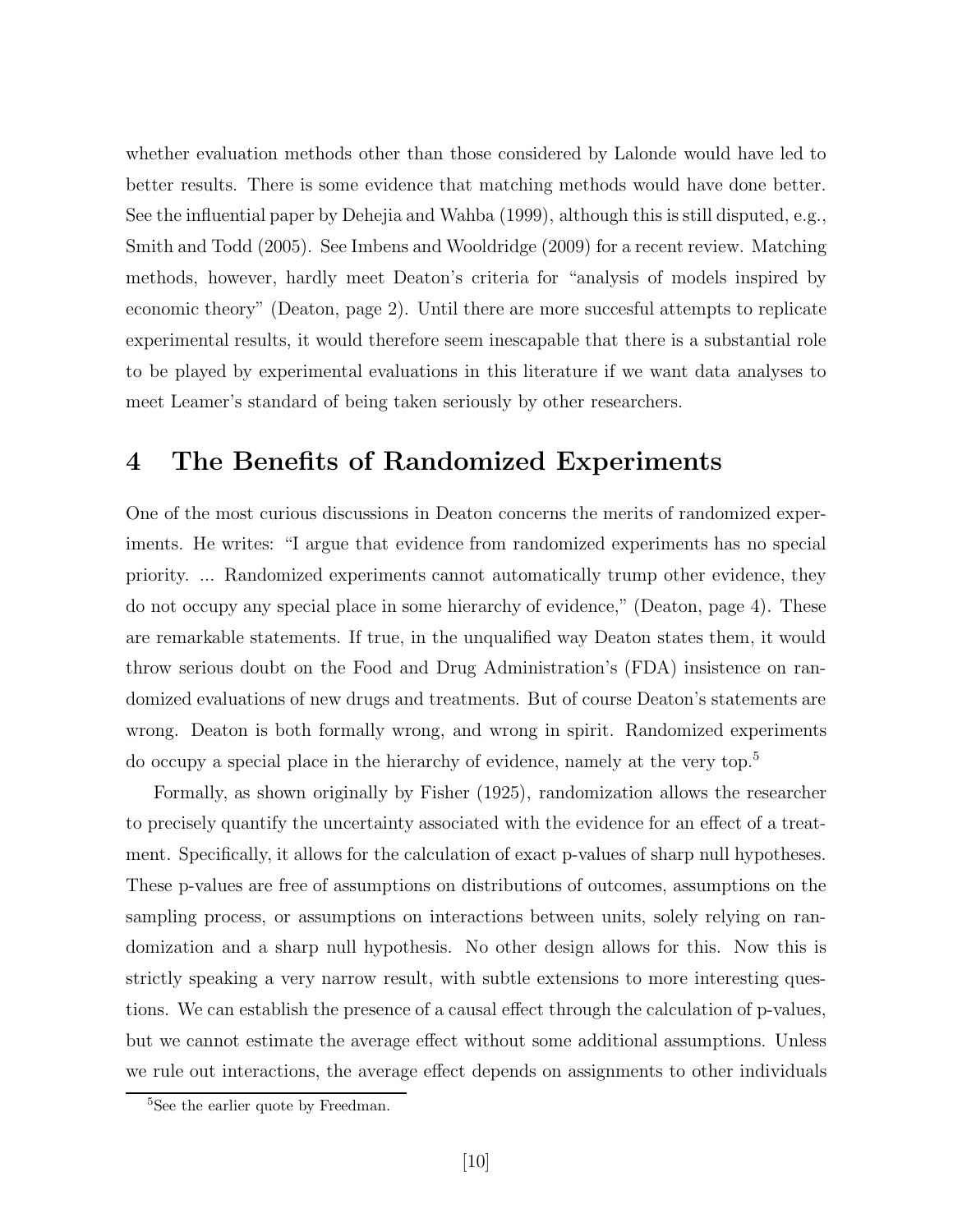and thus needs to be defined carefully. In the absence of interactions we can estimate the average effect without bias, but the validity of confidence intervals still relies on large sample approximations (e.g., Neyman, 1923; Freedman, 2008). Nevertheless, even if experiments rely on some assumptions for inference on average treatment effects, they do so to a lesser extent than observational studies, by not requiring assumptions on the assignment mechanism.

Deaton himself hedges his remarkable claims, by adding that "actual experiments are frequently subject to practical problems that undermine any claims to statistical or epistemic superiority," (Deaton, abstract), a somewhat confusing statement given that according to his earlier comments there is no initial superiority to undermine. It is obviously true that violations of assignment protocols, missing data, and other practical problems, create complications in the analyses of data from randomized experiments. There is no evidence, however, that giving up control of the assignment mechanism, and conducting an observational study, improves these matters. Moreoever, the suggestion that any complication, such as a violation of the assignment protocol, leads to analyses that lose all credibility accorded to randomized experiments is wrong. Again, it is both formally wrong, and wrong in substance. That this suggestion is formally wrong is easiest illustrated in an example. Consider a randomized experiment with 2N units, N randomly assigned to the treatment group, and the remaining  $N$  assigned to the control group. Suppose we wish to test the sharp Fisher null hypothesis that there is no causal effect whatsoever of a job search assistance program on employment status. For such an experiment we can calculate the exact p-values using Fisher's methods. Now suppose that there is noncompliance. Some individuals assigned to the program, did not participate in the program, and some assigned to the control group, did in fact participate in the program. Let  $Y_i^* \in \{0,1\}$  be the outcome we would have observed for individual  $i$ , had this individual been exposed to the treatment assigned to her. Let  $C_i$ be an indicator for compliance with the treatment received, and let  $W_i$  be the treatment assigned. The complete data p-value  $p^{\text{comp}}$  can be written as a function the complete data,  $p^{\text{comp}} = p(\mathbf{Y}^*, \mathbf{W})$ , where  $\mathbf{Y}^*$  and  $\mathbf{W}$  are the 2N vectors with typical element  $Y_i^*$ and  $W_i$  respectively. The problem is that we do not observe  $Y_i^*$  if  $C_i = 0$  (the individual does not comply with the treatment assigned). However, even in that case we know that  $Y_i^* \in \{0, 1\}$ . Hence we can derive, in the spirit of the work by Manski (1990,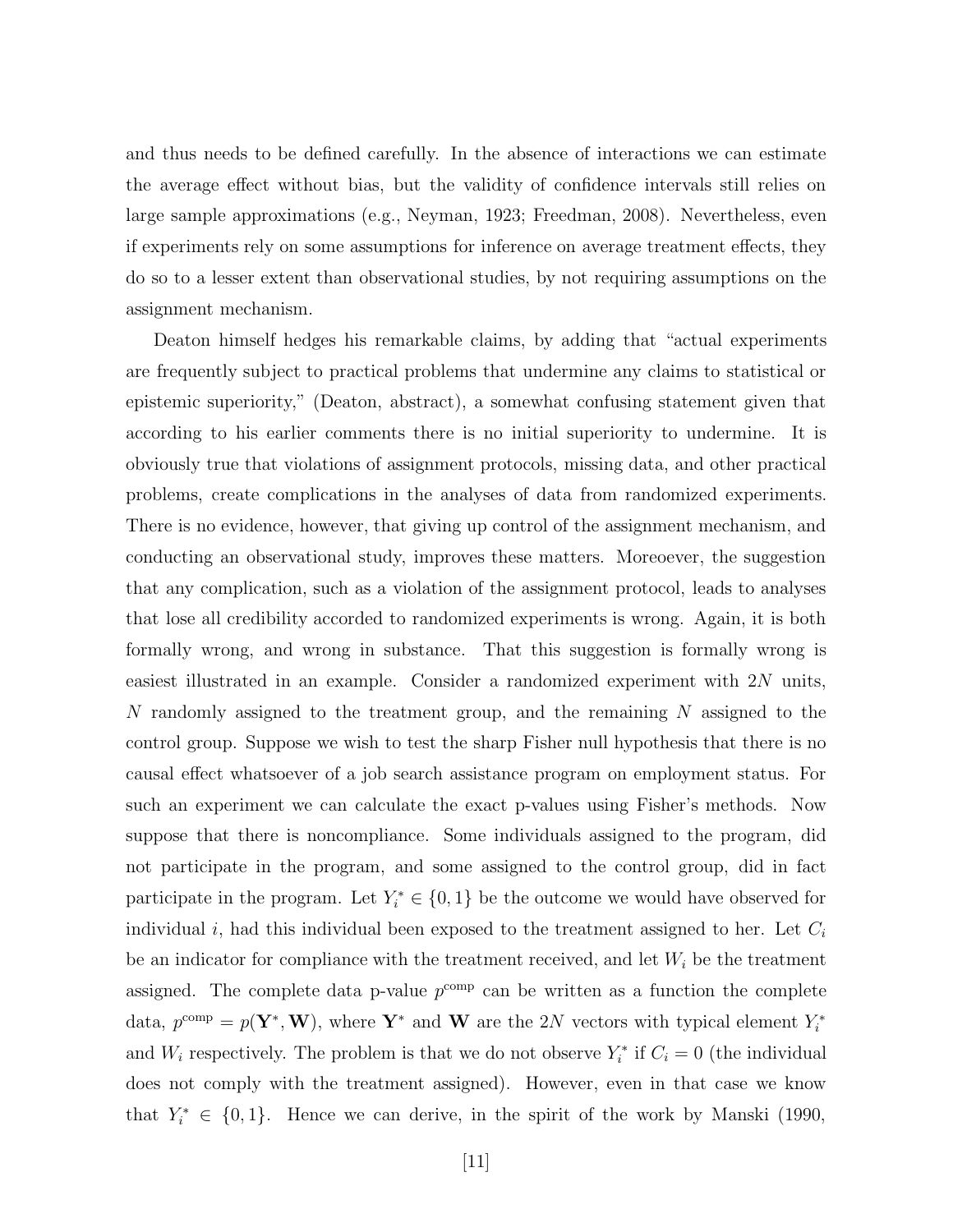1994, 2003), the range of p-values consistent with the observed data, without making any assumptions whatsoever about the nature of the noncompliance. Depending on the data, we may therefore be able to conclude, in spite of the noncompliance, that we can be confident that the treatment did have some effect. The point is that in settings with limited noncompliance we can still make precise statements of the type validated by randomized experiments, with no additional assumptions. An important role is played here by Manski's insight that identification is not a matter of all or nothing. Thus, some of the benefits of randomization formally remain even in the presence of pratical complications.

In his paper Deaton also questions what we learn from experiments: "One immediate consequence of this derivation is a fact that is often quoted by critics of RCTs, but is often ignored by practitioners, at least in economics: RCTs are informative about the mean of the treatment effects,  $Y_{i1} - Y_{i0}$ , but do not identify other features of the distribution. For example, the median of the difference is not the difference in medians, so an RCT is not, by itself, informative about the median treatment effect, something that could be of as much interest to policy makers as the mean treatment effect." Deaton is correct in stating that experiments are not informative about the median treatment effect. As a side issue, this raises the question, of course, how any study can be, other than by making untestable assumptions, but let me ignore that question. The more important issue is the second claim in the Deaton quote. In many cases average effects on (functions of) outcomes are indeed what is of interest to policy makers, not quantiles of differences in potential outcomes. The key insight is that a social planner, maximizing a welfare function that depends on the distribution of outcomes in each state of the world, would only care about the two marginal distributions, not about the distribution of the difference. Suppose that the planner's choice is between two programs. In that case the social planner would look at the welfare given the distribution of outcomes induced by the first program, and compare that to the welfare induced by the second program. As Manski (1996) writes, "Thus, a planner maximizing a conventional social welfare function wants to learn  $P[Y(1)]$  and  $P[Y(0)]$ , not  $P[Y(1) - Y(0)]$ ."(Manski, 1996, page 714). (Here  $P[Y(w)]$  denotes the distribution of  $Y(w)$ .) The decision may depend on the median of the marginal distributions of  $Y_i(0)$  and  $Y_i(1)$ , but would in general not depend on the median of the treatment effect  $Y_i(1) - Y_i(0)$ .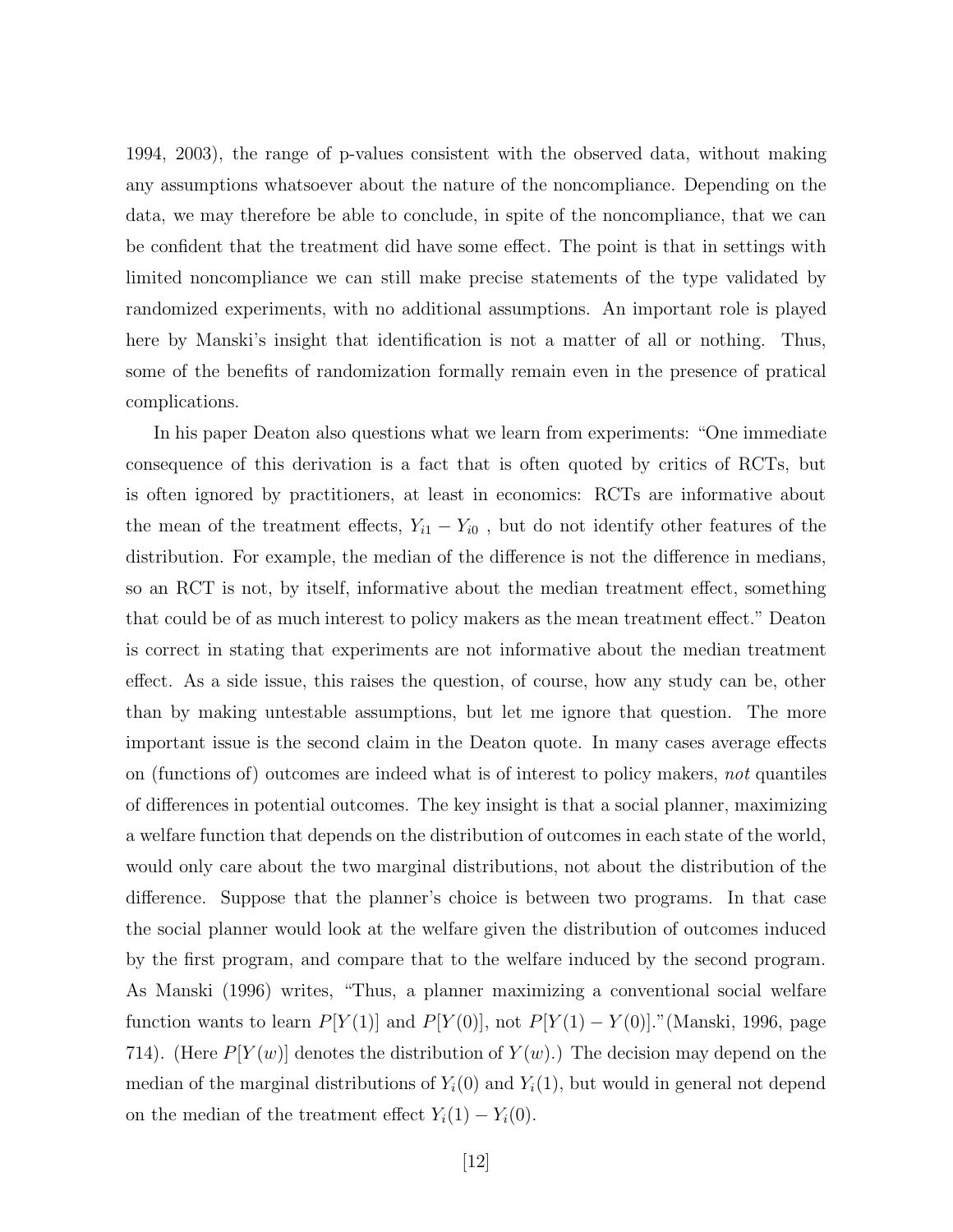Deaton also raises issues concerning the manner in which data from randomized experiments are analyzed in practice. Consider a carefully designed randomized experiment, with covariates present that were not taken into account in the randomization.<sup>6</sup> Deaton raises three issues. The first concerns inference, or estimation of standard errors. The second is concerned with finite sample biases. The third issue deals with specification search and the exploration of multiple hypotheses. I will address each in turn. Before doing so, note, however, that although Deaton raises these issues in the context of experimental evaluations, there is nothing specific to randomized experiments that makes them more vulnerable to these issues than observational studies. Moreoever, in my view these three are second order issues. That is, second order relative to the first order issues of selection and endogeneity in observational evaluation studies that have long been highlighted by Heckman (e.g., Heckman, 1978; Heckman and Robb, 1985).

First, the standard errors. This is an issue even in large samples. If the average effect is estimated as the difference in means by treatment status, the appropriate variance, validated by the randomization, is the robust one, allowing for heteroskedasticity. Using the standard ols variance based on homoskedasticity leads to confidence intervals that are not necessarily justified even in large samples. This is correct, and in practice it is certainly recommended to use the robust variance here. Moroever, the standard error issue that is often the biggest concern in practice, clustering, is nowadays routinely taken into account. See Duflo, Glennerster, and Kremer (2008) for more discussion.

The second issue concerns finite sample issues. Researchers often include covariates in regression estimates of average treatment effect. In randomized experiments this is not strictly necessary. Because the covariates are in expectation uncorrelated with the treatment indicator, the standard omitted variable bias argument implies that their omission or inclusion does not introduce any asymptotic bias. In finite samples including covariates can introduce some bias, because the finite sample correlation between the treatment indicator and the covariates need not equal zero, even if the population correlation does. On the other hand, including covariates can substantially improve the precision if these covariates are good predictors of the outcomes given or without the treatment. In finite samples there is therefore a tradeoff between some finite sample bias, and large sample

<sup>&</sup>lt;sup>6</sup>In fact one would always, even in small samples be at least as well off by stratification on these covariates, e.g., Imbens, King, McKenzie, and Ridder (2009).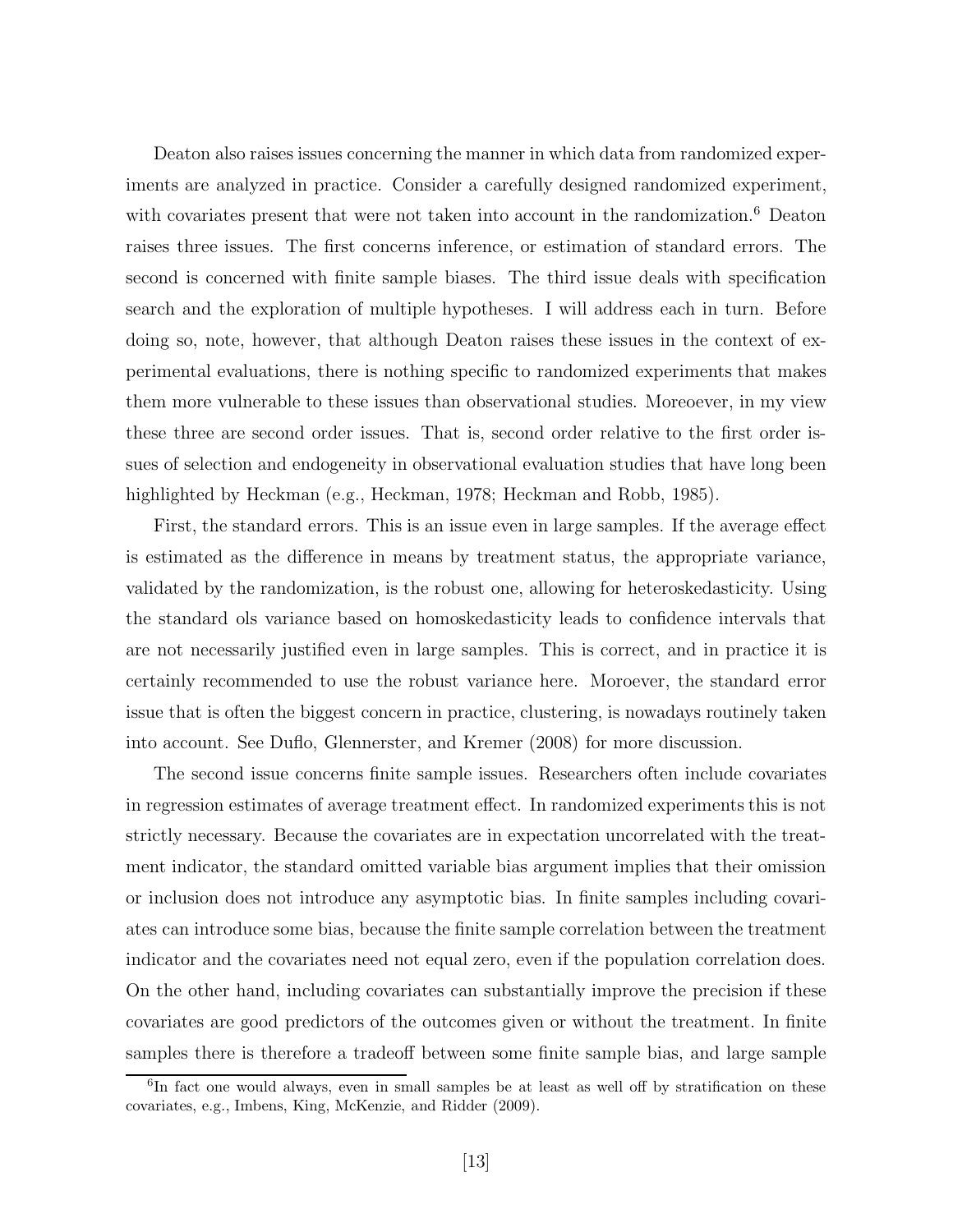precision gains. In practice including some covariates that are a priori believed to be substantially correlated with the outcomes, is likely to improve the expected squared error. An additional point is that if the regression model is saturated, e.g., with a binary covariate including both the covariate and the interaction of the covariate and the treatment indicator, there is no bias, even in finite samples. 7

The third issue Deaton raises concerns the exploration of multiple specifications, for example through the estimation of average effects for various subgroups. This is formally correct, and I would certainly encourage researchers to follow more closely the protocols established by the FDA, which, for example, insists on listing the analyses to be conducted prior to the collection of the data. Again there is of course nothing specific to randomized experiments in this arguments: any time a researchers uses pre-testing, or estimates multiple versions of a statistical model there should be concern that the final confidence intervals no longer have the nominal coverage rate. However, I think that this is again a second order issue. In randomized experiments one typically finds, as in Lalonde (1986), that the results from a range of estimators and specifications are robust. Had Deaton added a real example of a case where results based on experiments were sensitive to these issues, his argument would have been more convincing.

Ultimately, and this is really the key point, it seems difficult to argue that, in a setting where it is possible to carry out a randomized experiment, one would ever benefit from giving up control over the assignment mechanism, by allowing individuals to choose their own treatment status. In other words, conditional on the question, the methodological case for randomized experiments seems unassailable, and none of the arguments advanced by Deaton and HU weaken that. I do not want to say that in practice randomized experiments are generally perfect, or that their implementation cannot be improved, but I do want to make the claim that given up control over the assignment process is unlikely to improve matters. It is telling that neither Deaton nor HU give a specific example where an observational study did improve, or would have improved, on a randomized experiment, conditional on the question lending itself to a randomized experiment.

<sup>7</sup>A separate issue is that it is difficult to see how finite sample concerns could be used as an argument against actually doing experiments. There are even fewer observational settings for which we have exact finite sample results.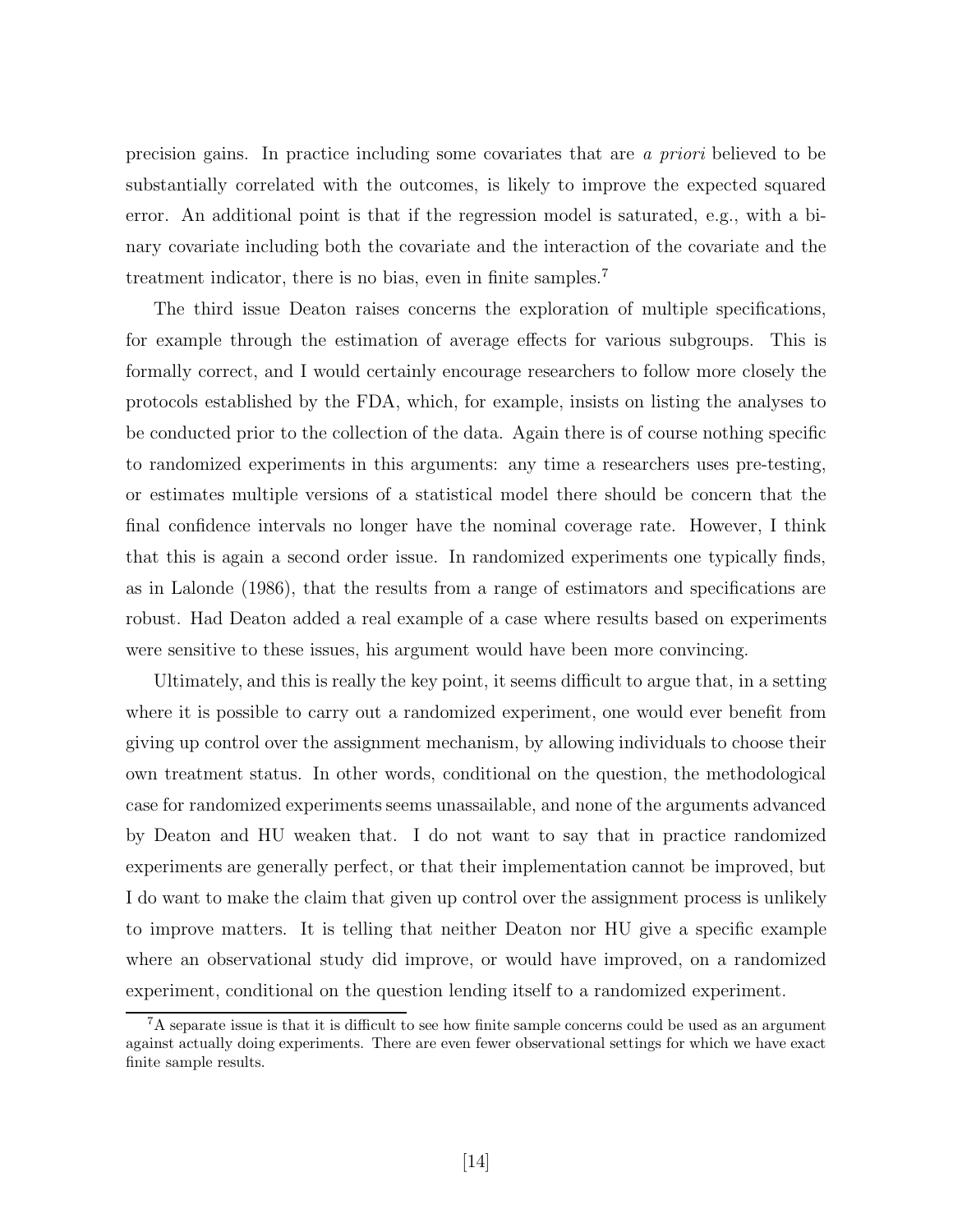## 5 Instrumental Variables, Local Average Treatment Effects, and Regression Discontinuity Designs

In some settings a randomized experiment would have been feasible, or at least conceivable, but was not actually conducted. This may have been the result of ethical considerations, or because there was no particularly compelling reason to conduct an experiment. In some of those cases, credible evaluations can be based on instrumental variables or regression discontinuity strategies. As a rule, such evaluations are second best to randomized experiments for two reasons. First, they rely on additional assumptions, and second, they have less external validity. Often, however, such evaluations are all we have. The theoretical econometrics literature in the last two decades has clarified what we can learn, and under what conditions, about the intervention in those settings.<sup>8</sup> In doing so, this literature has made many connections to the statistics and psychology literature on observational studies. Rather than leading to "unnecessarily rhetorical barriers between disciplines" (Deaton, page 2), this has been a remarkably effective two-way exchange, leading to substantial convergence in the statistics and econometrics literatures, both in terms of terminology and in the exchange of ideas. On the one hand, economists have now generally adopted Rubin's potential outcome framework (Rubin, 1973, 1990; Rosenbaum and Rubin, 1983), labeled the Rubin Causal Model by Holland (1986), which formulates causal questions as comparisons of unit-level potential outcomes.<sup>9</sup> Although this framework is a substantial departure from the Cowles Commission general set up of simultaneous equations models, it is closely related to the interpretation of structural equations in, for example, Haavelmo (1943). On the other hand, statisticians gained an appreciation for, and understanding of, instrumental variables methods. See for example, what is probably the first use of instrumental variables published in the mainstream medical literature, although still written by economists, McClellan and Newhouse (1994). Special cases of these methods had been used previously in the biostatistics literature, in particular in settings of randomized experiments with one-sided compliance (e.g., Zelen, 1979), but no links to the econometrics literature had been made. Furthermore economists significantly generalized applicability and understanding of regression

 ${}^{8}$ For a recent review of this literature, see Imbens and Wooldridge (2009).

<sup>&</sup>lt;sup>9</sup>Compare for example, the set up in Heckman and Robb (1985) with that in Heckman (1990).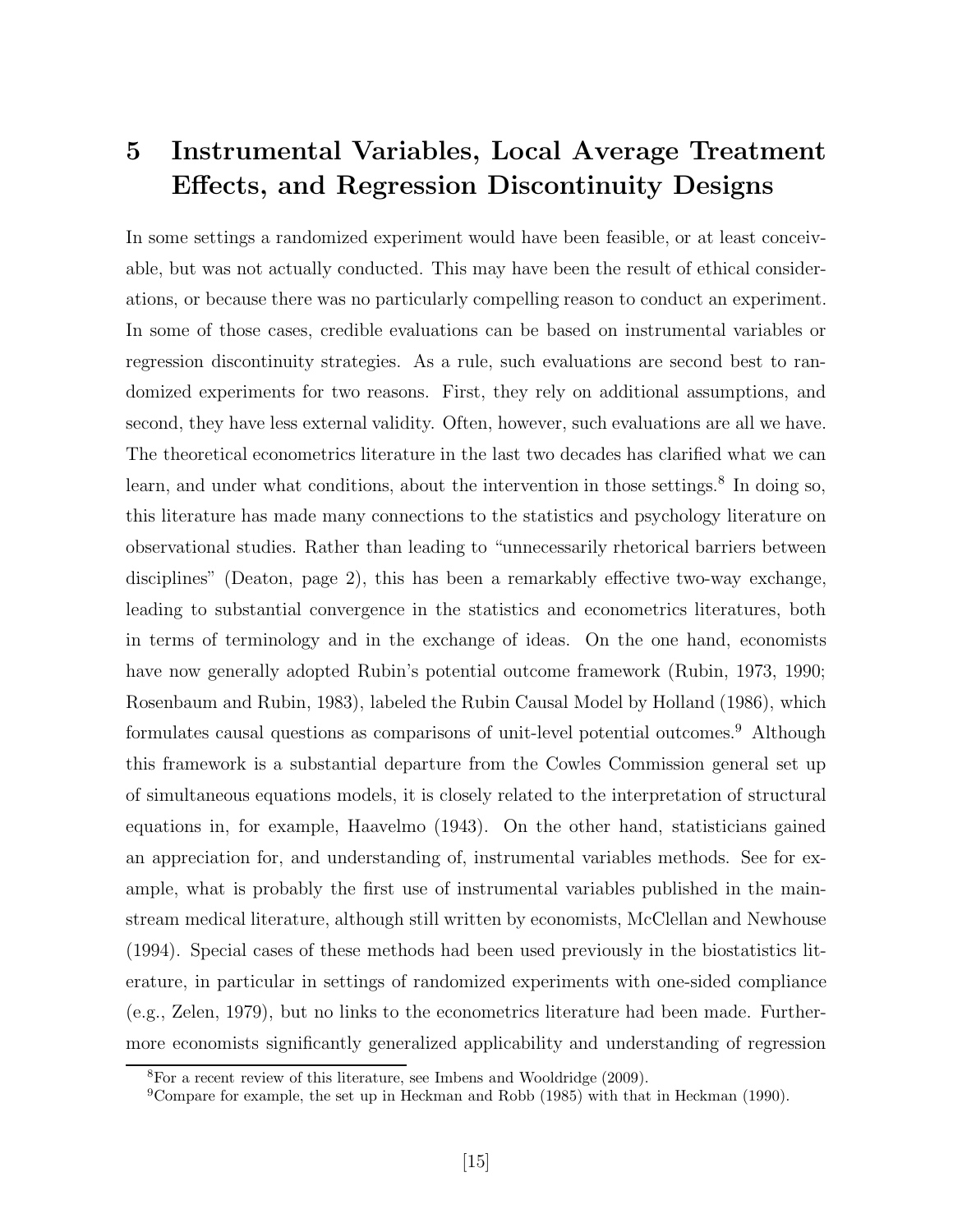discontinuity designs (Hahn, Todd, and VanderKlaauw, 2001), which originated in the psychology literature. See Shadish, Campbell and Cook (2000), and Cook (2008) for a historical perspective. Within economics, however, the results in IA and Hahn, Todd, and VanderKlaauw (2001) are unusual. As a consequence these papers have generated a substantial degree of controversy, as echoed in the quotes from Deaton and HU. Let me offer some comments on this.

The standard approach in econometrics is to state precisely, at the outset of an analysis, what is the object of interest. Let me use Angrist's (1989) famous draft lottery study as an example. In that case one may be interested in the average causal effect of serving in the military on earnings. Now suppose one is concerned that simple comparisons between veterans and non-veterans are not credible as estimates of average causal effects because of unobserved differences between veterans and nonveterans. Let us consider the arguments advanced by Angrist in support of using the draft lottery number as an instrument. The first key assumption is that draft eligibility is exogenous. Since it was actually randomly assigned, this is true by design in this case. The second is that there is no direct effect of the instrument, the lottery number, on the outcome. This is what Angrist, Imbens and Rubin (1996) call the exclusion restriction.<sup>10</sup> This is a substantive assumption that may well be violated. See Angrist (1990) and Angrist, Imbens, and Rubin (1996) for discussions of potential violations. The third assumption is what IA call monotonicity, which requires that any man who would serve if not draft eligible, would also serve if draft eligible.<sup>11</sup> In this setting monotonicity seems a very reasonable assumption. See Angrist, Imbens, and Rubin for discussions of the implications of violations of this assumption.

These three assumptions are not sufficient to identify the average effect of serving in the military for the full population. However, we can identify the average effect on the subpopulation of what Angrist, Imbens and Rubin (1996) call compliers. Compliers in this context are individuals who were induced by the draft lottery to serve in the military, as opposed to never-takers who would not serve irrespective of their lottery number, and always-takers, who would volunteer irrespective of their lottery number.

 $10D$ eaton actually calls this second assumption "exogeneity", in an unnecessary and confusing change from conventional terminology

<sup>&</sup>lt;sup>11</sup>In another unnecessary attempt to change established terminology HU argue that this should be called "uniformity."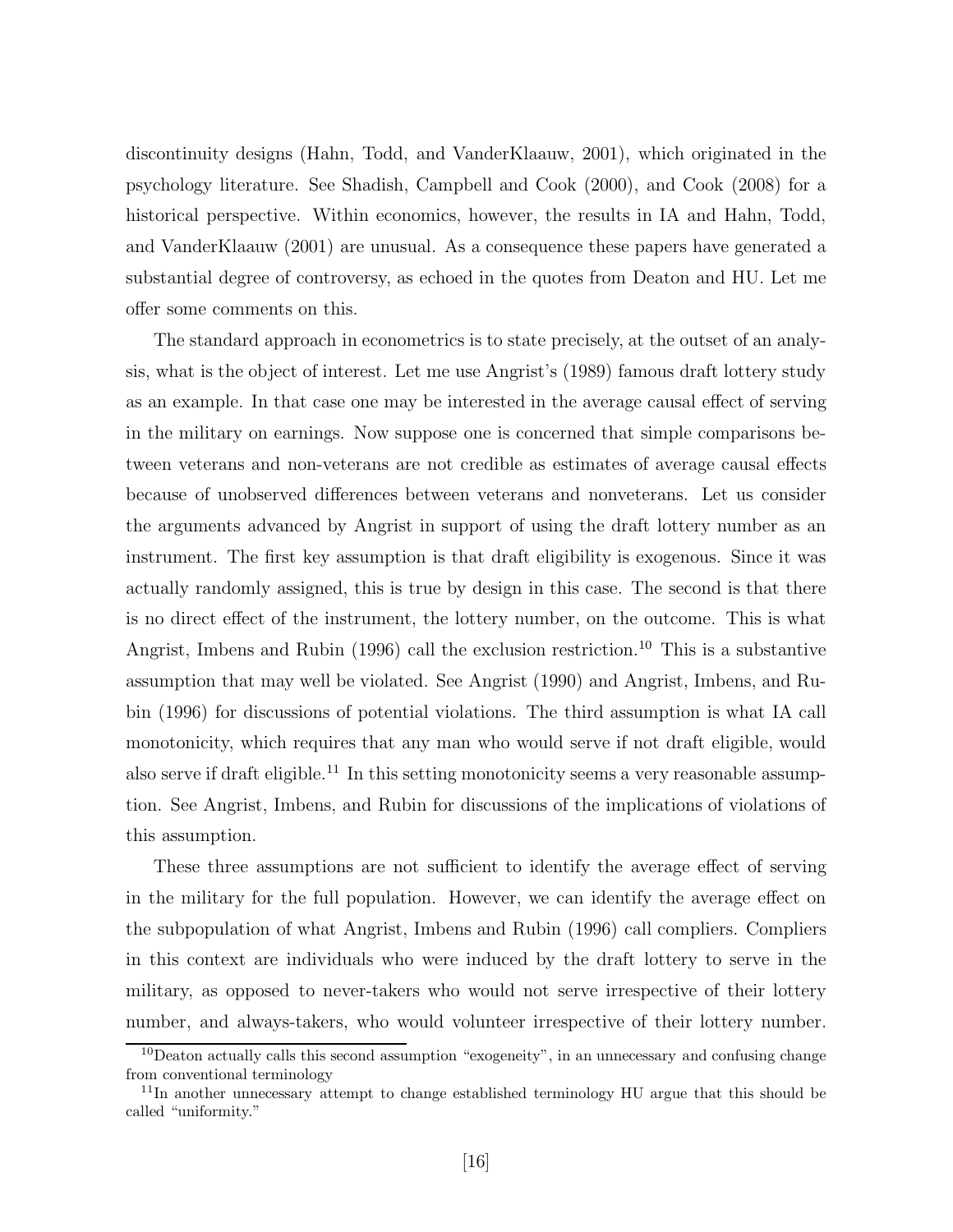But, Deaton might protest, this is not what we said we were interested in! That may be correct, depending on what is the policy question. One could imagine that the policy interest is in compensating those who were involuntarily taxed by the draft, in which case the compliers are exactly the population of interest. If, on the other hand the question concerns future drafts that may be more universal than the Vietnam era one, the overall population may be the closer to the population of interest. In that case there are two alternatives that do focus on the average effect for the full population. Let us briefly discuss both in order to motivate the case for reporting the local average treatment effect. See also Manski (1996) for a discussion of these issues.

One principled approach is Manski's (1990, 1996, 2003) bounds, or partial identification, approach. Manski might argue that one should maintain the focus on the overall average effect, and derive the bounds on this estimand given the assumptions one is willing to make. Manski's is a coherent perspective, and a useful one. While I have no disagreement with the case for reporting the bounds on the overall average treatment effect, there is in my view a strong case for also reporting estimates for the subpopulation for which one can identify the average effect of interest, that is the local average treatment effect. The motivation for this is that there may be cases with wide bounds on the population average, some of which are, and some of which are not, informative about the presence of any effects. Consider an example of a randomized evaluation of a drug on survival, with one-sided noncompliance, and with the randomized assignment as an instrument for receipt of treatment. Suppose the bounds for the average effect of the treatment are equal to  $[-1/4, 1/4]$ . This can be consistent with a substantial negative average effect for compliers, lowering survival rates by 1/8, or with a substantial positive average effect for compliers, raising survival rates by  $1/8^{12}$  In both examples there need not be any statistical evidence that the effect differs for compliers and nevertakers. One would think that in the first case a decision maker would be considerably less likely to implement universal adoption of the treatment than in the second, and so reporting only

<sup>&</sup>lt;sup>12</sup>To be specific, let the probability of complier and never-takers be equal to  $1/2$ . With the endogenous regressor (receipt of treatment) denoted by  $X_i$ , and the instrument (assignment of treatment) denoted by  $Z_i$ , let  $p_{zx} = \text{pr}(Y = 1 | X = x, Z = z)$ . In the first example,  $p_{00} = 3/8$ ,  $p_{10} = 1/4$ , and  $p_{11} = 1/4$ . In the second example  $\tilde{p}_{00} = 1/8$ ,  $\tilde{p}_{10} = 1/4$ , and  $\tilde{p}_{11} = 1/4$ . Now in both cases the sharp bounds on the average treatment effect are  $[-1/4, 1/4]$ , in the first example  $\tau_{\text{late}} = -1/8$ , and in the second example  $\tilde{\tau}_{\text{late}} = 1/8.$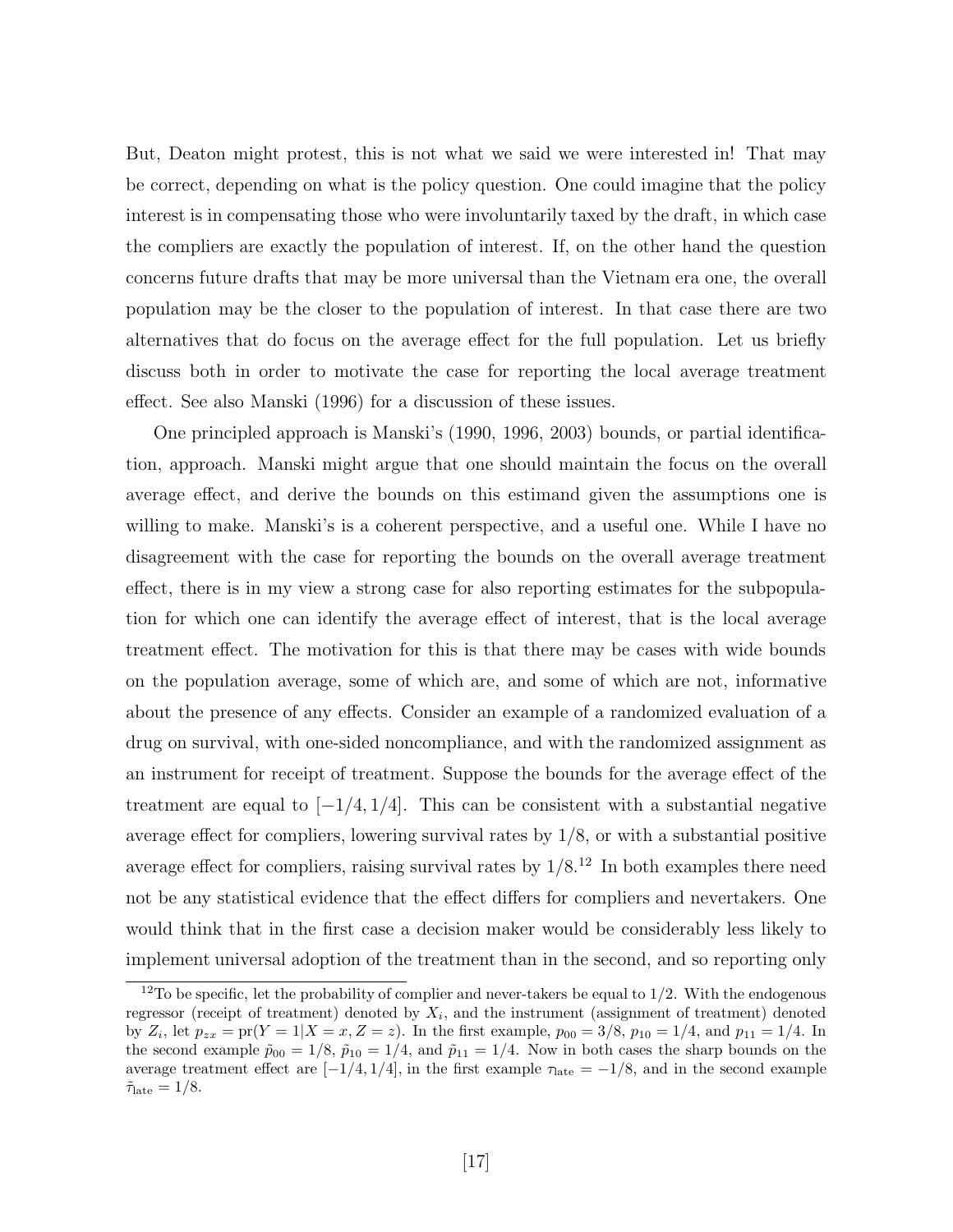the bounds might leave out relevant information.

A second alternative approach to the focus on the local average treatment effect is to complement the three assumptions that allowed for identification of the average effect for compliers, with additional assumptions that allow one to infer the overall average effect, at least in large samples. The concern is that the assumptions that allow one to carry out this extrapolation are of a very different nature from, and may be less credible than, those that identify the local average treatment effect. For that reason I would prefer to keep those assumptions separate, and report both the local average treatment effect, with its high degree of internal, but possibly limited external validity, and possibly add a set of estimates for the overall average effect with the corresponding additional assumptions, with lower internal, but higher external, validity. Let us be more specific in the context of the Angrist study. One might write down a model for the outcome (earnings), depending on veteran status:

$$
Y_i = \alpha + \beta \cdot V_i + \varepsilon_i.
$$

In addition one might write down a Heckman-style latent index model (Heckman, 1978; 1990) for the decision to serve in the military, as a function of the instrument  $Z_i$  (draft eligibility):

$$
V_i^* = \pi_0 + \pi_1 \cdot Z_i + \eta_i.
$$

The latent index  $V_i^*$  represents the difference in utility from serving, versus not serving, in the military with the observed veteran status equal to

$$
V_i = \begin{cases} 1 & \text{if } V_i^* > 0, \\ 0 & \text{if } V_i^* \le 0. \end{cases}
$$

The inclusion of the instrument  $Z_i$  in the utility function can be thought of as reflecting the cost a low lottery number imposes on the action of not serving in the military. Suppose that the only way to stay out of the military if drafted is through medical exemptions. In that case it may well be plausible that the instrument is valid. Health status is captured by the unobserved component  $\eta_i$ : individuals in poor health  $\eta_i < -\pi_0 - \pi_1$ (nevertakers in the AIR terminology) would not serve even if drafted, and individuals with  $-\pi_0 - \pi \leq \eta_i < -\pi_0$  (compliers) would serve if drafted, but not as volunteers, and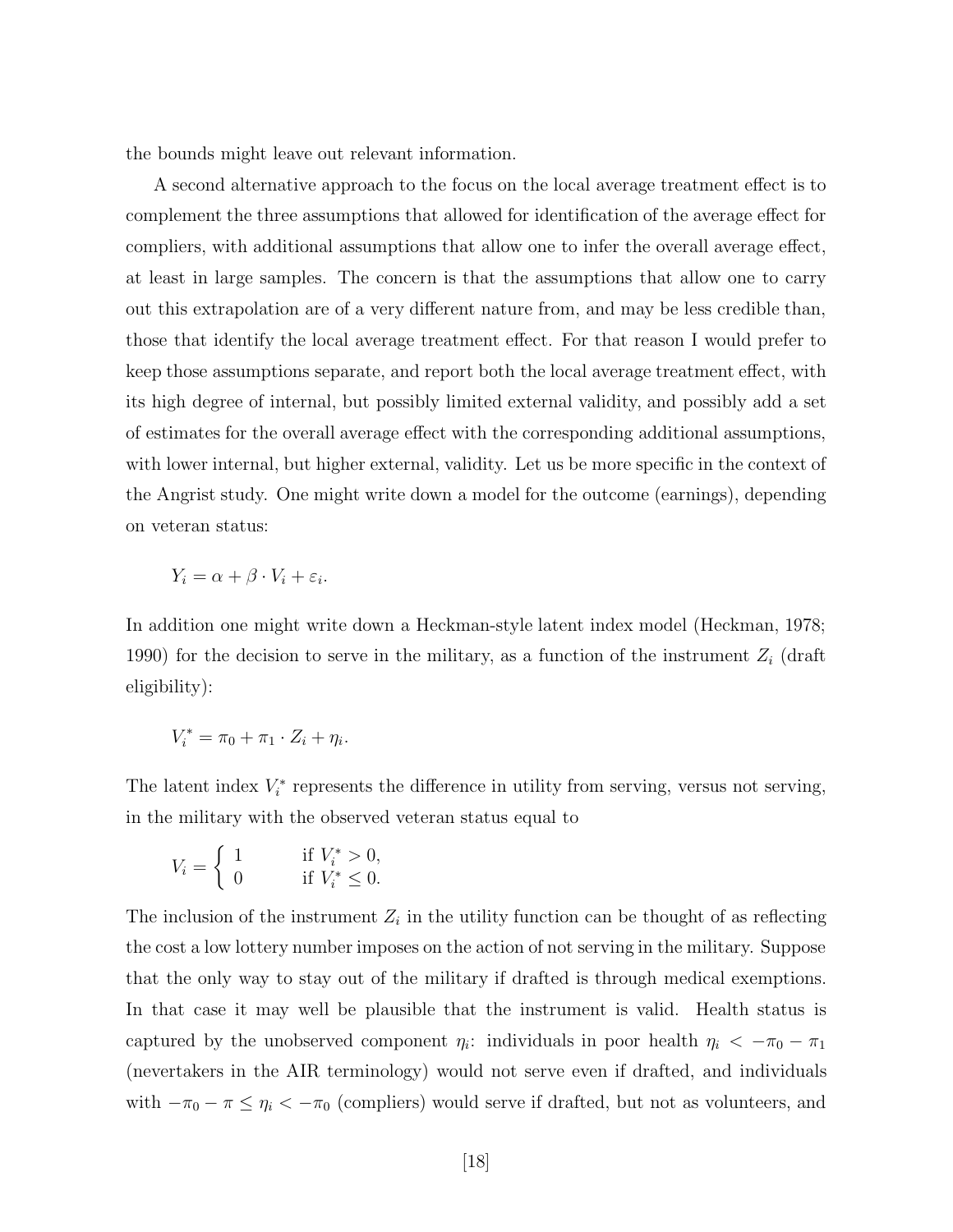individuals with  $-\pi_0 \leq \eta_i$  (alwaystakers) would always serve.<sup>13</sup>

Although not widely used anymore, this type of model was very popular in the eighties, as one of the first generation of models that explicitly took into account selection bias (Heckman, 1978, 1990) Note that this model embodies all the substantive assumption underlying the local average treatment effect. Thus, the instrumental variables estimator can be justified by reference to this, admittedly simple, structural model.

Although originally this type of model was often used with a distributional assumption (typically joint normality of  $(\eta_i, \varepsilon_i)$ ), this is not essential in this version of the model. Without any distributional assumptions, only assuming independence of  $\varepsilon_i$  and  $Z_i$  is sufficient for identyfing the average effect of military service,  $\beta$ . More important is the assumption of a constant effect of veteran status. Such an assumption is rarely implied by theory, and is often implausible on substantive grounds (e.g., with binary outcomes). Suppose we relax the model and explicitly allow for heterogenous effects:

$$
Y_i = \alpha + (\beta + \nu_i) \cdot V_i + \varepsilon_i,
$$

where  $\nu_i$  captures the heterogeneity in the effect of veteran status for individual i. If we maintain joint normality (now of the triple  $(\varepsilon_i, \eta_i, \nu_i)$ ), we can still identify the parameters of the model, including  $\beta$ , that is, the average effect of veteran status. See for example, Björklund and Moffitt (1987). Unlike in the constant effect model, however, in this case the normality assumption is not innocuous. As Heckman (1990) shows, a nonparametric version of this model is not identified, unless the probability of veteran status, as a function of the instrument  $Z_i$ , is arbitrarily close to zero and one for some choices of the instrument. As this is implied by the range of the instrument being unbounded, this is often referred to as "identification at infinity" (Chamberlain, 1986; HU). In the case with a binary instrument, this assumption is easy to check. In the Angrist study, the probability of serving in the military for the draft eligible and non-eligible is far from zero and one, and so nonparametric identification fails. The contribution of the LATE literature was the insight that, although one could not identify the average effect for the overall population, one could still identify the average effect for compliers. In the structural model above, compliers are the individuals with  $\pi_0 - \pi_1 \leq \eta_i < \pi_0$ . Think again

<sup>&</sup>lt;sup>13</sup>There are also arguments why the instrument need not be valid. For example, individuals may avoid the draft by enrolling in additional education to receive educational deferments. See Angrist, Imbens and Rubin (1996) for more discussion.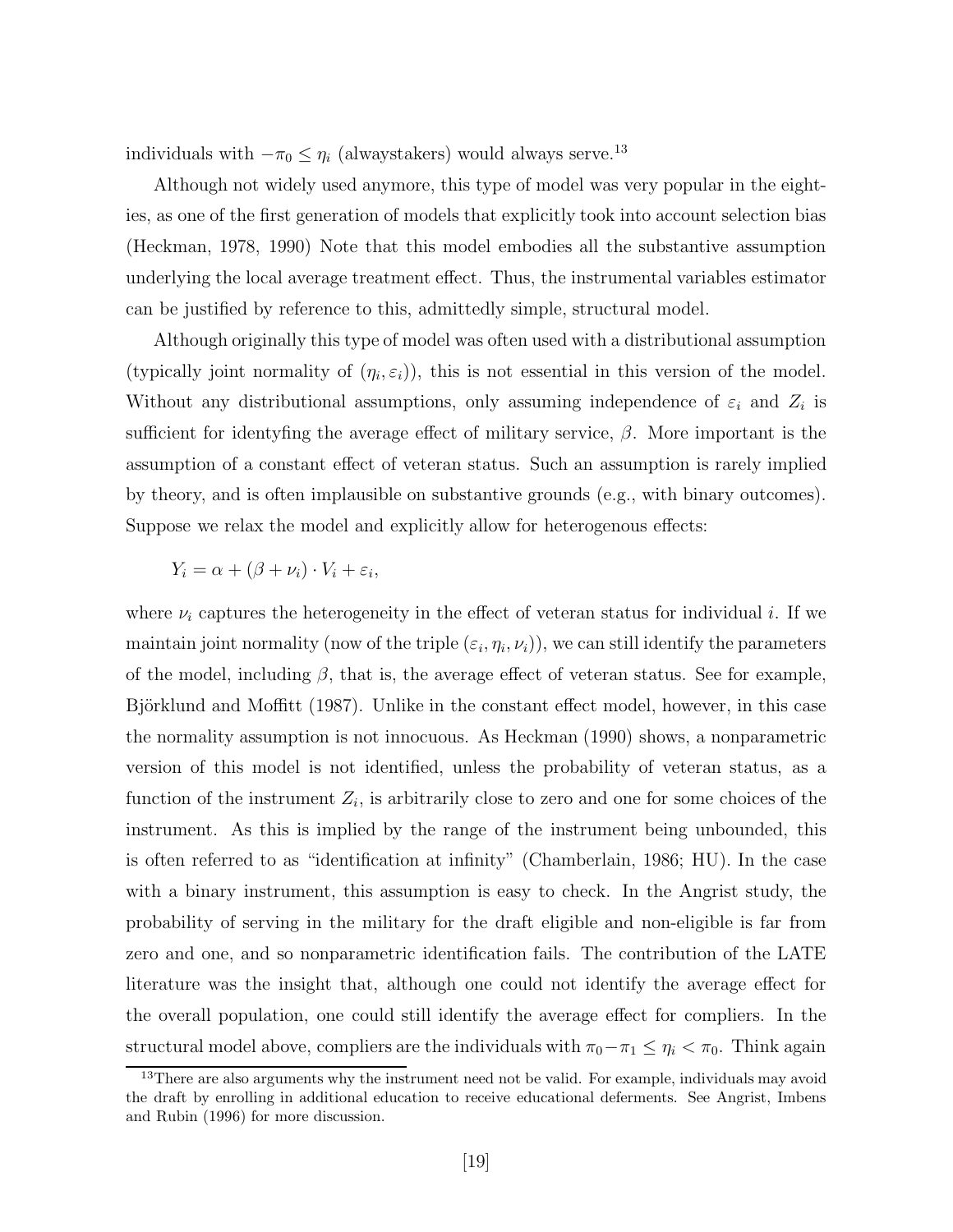of the case where the nevertakers with  $\eta_i < -\pi_0 - \pi_1$  correspond to individuals in poor health. These individuals cannot be induced to serve in the military through the draft. It seems intuitively clear that we cannot identify the average effect of military service for this group from such data, because we never see them serving in the military. So, the problem in this case is not so much that researchers are "trying to avoid thinking about how and why things work," (Deaton, page 14), but that there is little basis for credible extrapolation from the local average treatment effect to the overall average effect.

Reporting the local average treatment effect, solely, or in combination with bounds or point estimates for the overall average based on additional assumptions, is thus emphatically not motivated by a claim that the local average treatment effect is the sole or primary effect of interest. Rather, it is motivated by a sober assessment that estimates for other subpopulations do not have the same internal validity, and by an attempt to clarify what can be learned from the data in the absence of identification of the population average effect. It is based on a realization that, because of heterogeneity in responses, instrumental variables estimates are a distinct second best to randomized experiments. Let me end this discussion with a final comment on the substantive importance of what we learn in such settings. Although we do not learn what the average effect is of veteran status, we can, in sufficiently large samples, learn for a particular, well-defined subpopulation, learn what the effect is. We may then wish to extrapolate to other subpopulations, even if only qualitatively, but given that the nature of those extrapolations is often substantially less credible than the inferences for the particular subpopulation, it may be useful to keep these separate.

These arguments are even more relevant for the regression discontinuity case. In the sharp regression discontinuity case we learn about the average effect of a treatment at a fixed value of the covariate. Let us consider Lee's (2008) example of the effect of incumbency on election outcomes. Lee uses comparisons of congressional districts where the previous election was barely won by a Democrat with districts where the previous election was barely wone by a Republican. This leads to estimates of the effect of incumbency that have a high degree of internal validity, but that only apply to districts with close elections. These may well be very different from districts that are heavily leaning to one party. There is little reason to believe that districts with close elections are the only ones of interest, but in the absence of credible models for extrapolation, this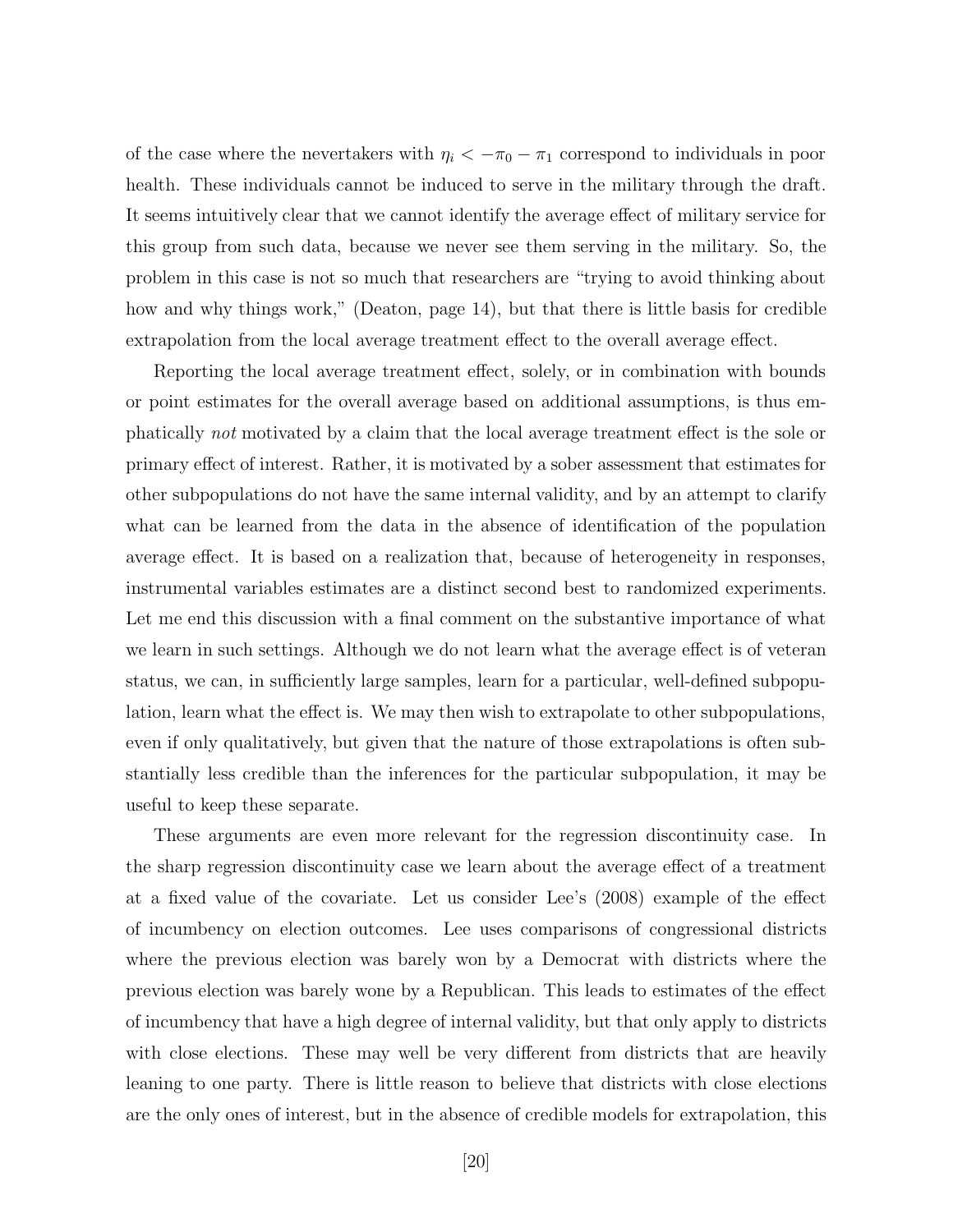is again all we can do.

Fuzzy regression discontinuity designs rank even lower in terms of external validity. As pointed out by Hahn, Todd, and VanderKlaauw (2001), in arguably the most important contribution of economists to the regression discontinuity design literature, fuzzy regression discontinuity designs combine the limitations of sharp regression discontinuity designs, in that they only refer to units with a particular value of the covariates, with those of instrumental variables estimates, in that they only reflect on compliers. However, for this subpopulation, these designs often have great internal validity. Many convincing examples have now been published. See the survey paper by Lee and Lemieux (2009) and the special issue of the journal of econometrics (Imbens and Lemieux, 2008). Again, researchers do not necessarily set out to estimate the average for these particular subpopulations, but in the face of the lack of internal validity of estimates for other subpopulations they choose to report estimates for them.

### 6 Internal versus External Validity

Much of the debate ultimately centers on the weight researchers put on external validity versus internal validity of estimators. There is no disagreement that both are important. See Banerjee and Duflo (2008) for a recent discussion in the context of experimental evaluations in development economics. Returning to the class size example from Section 2, Angrist and Lavy (1999), Hoxby (2000), and Krueger (1999) do not study the effect of class size as a historical phenomenon: they want to inform the policy debate on class size. Similarly, Card (1990) is presumably not interested in soley in the effect of the Mariel boatlift, rather he is interested in informing the debate on the effects of immigration of low-skilled workers. In order to be useful in informing policy, a study needs to have internal validity (have a credible causal interpretation for the population it refers to) as well as external validity (be relevant for the populations the treatment may be extended to). In many disciplines the weights placed on different studies are heavily loaded in favor of internal validity. The FDA insists on elaborate protocols to ensure the internal validity of estimates, with much less emphasis on their external validity. This has led, at times, to the approval of treatments with a subsequent reversal of that decision, after the treatment was found to have adverse effects on populations that were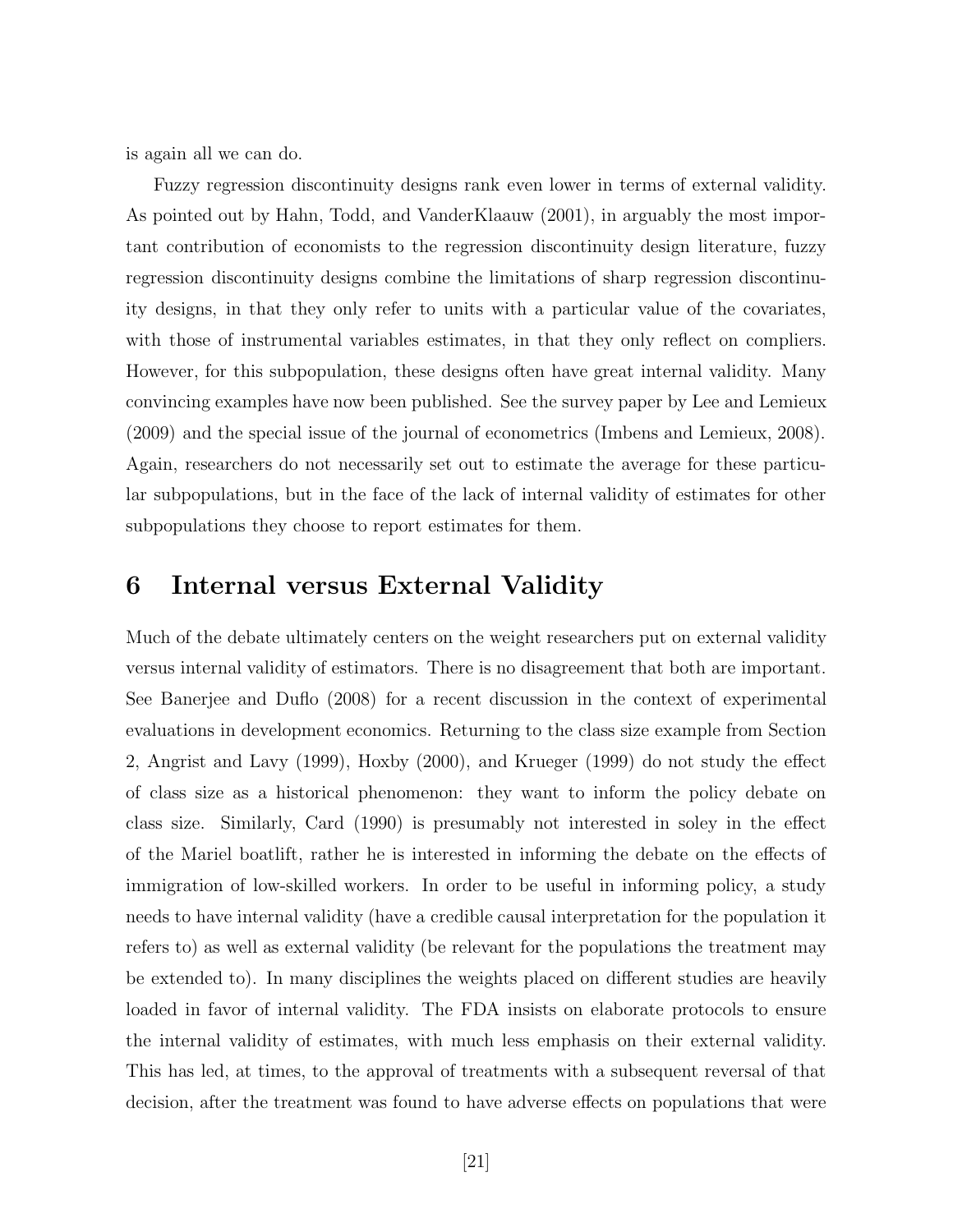underrepresented in the original study populations. Part of this is unavoidable. First, randomized experiments can only be conducted on volunteers, and there is no systematic method for ensuring that the population of volunteers is representative of the population of interest. Second, after a succesful randomized experiment, the target population may well change. If a treatment is in a trial very succesful for moderately sick patients, it may well be used for sicker patients that were not part of the original study. Doing a second experiment is not always an option, and is often not ethical if there are demonstrable and sizable effects on a closely related population. Third, other things may change between the experiment and the subsequent adoption that affects the efficacy of the treatment. Again, this is unavoidable in practice.

In economic applications the issue of external validity is considerably more severe. In many biomedical treatments the effects are through relatively stable biological mechanisms that generalize to other populations. A vaccine for a particular strain of HIV that prevents infection in the US has a high likelihood of working for the same strain in Africa as well. In contrast, an educational reform that is found to raise test scores in England is unlikely to be directly applicable to the US given the differences in educational institutions and practices.

It may be helpful to put some more structure on this problem.<sup>14</sup> Suppose we have a number of units. To be specific I will refer to them as states. We are interested in the effect of an intervention, e.g., putting a price cap into place at  $p_1$  versus at  $p_0$ , on demand for a particular commodity. For ease of exposition let us assume that  $p_1-p_0 = 1$ . Let the expected difference in demand, at the two potential values for the price cap, be denoted by  $\theta_s$ , indexed by state s. States may differ in the expected effect, because they differ in terms of institutions, or because they differ in terms of population composition. Let us denote the relevant characteristics of the states by  $X_s$ , and for purposes of this discussion, let us assume we observe  $X_s$ .

Now suppose we have a model for the household level demand function:

$$
D_i = \beta_0 + \beta_1 \cdot p + \beta_2 \cdot I_i \cdot p + \varepsilon_i,
$$

where  $D_i$  is household level demand,  $I_i$  is household income, and  $\varepsilon_i$  are unobserved differences between households. The parameters  $\beta$  are structural parameters, common

 $14$ This discussion is partly based on conversations with Abhijit Banerjee and Sendhil Mullainathan.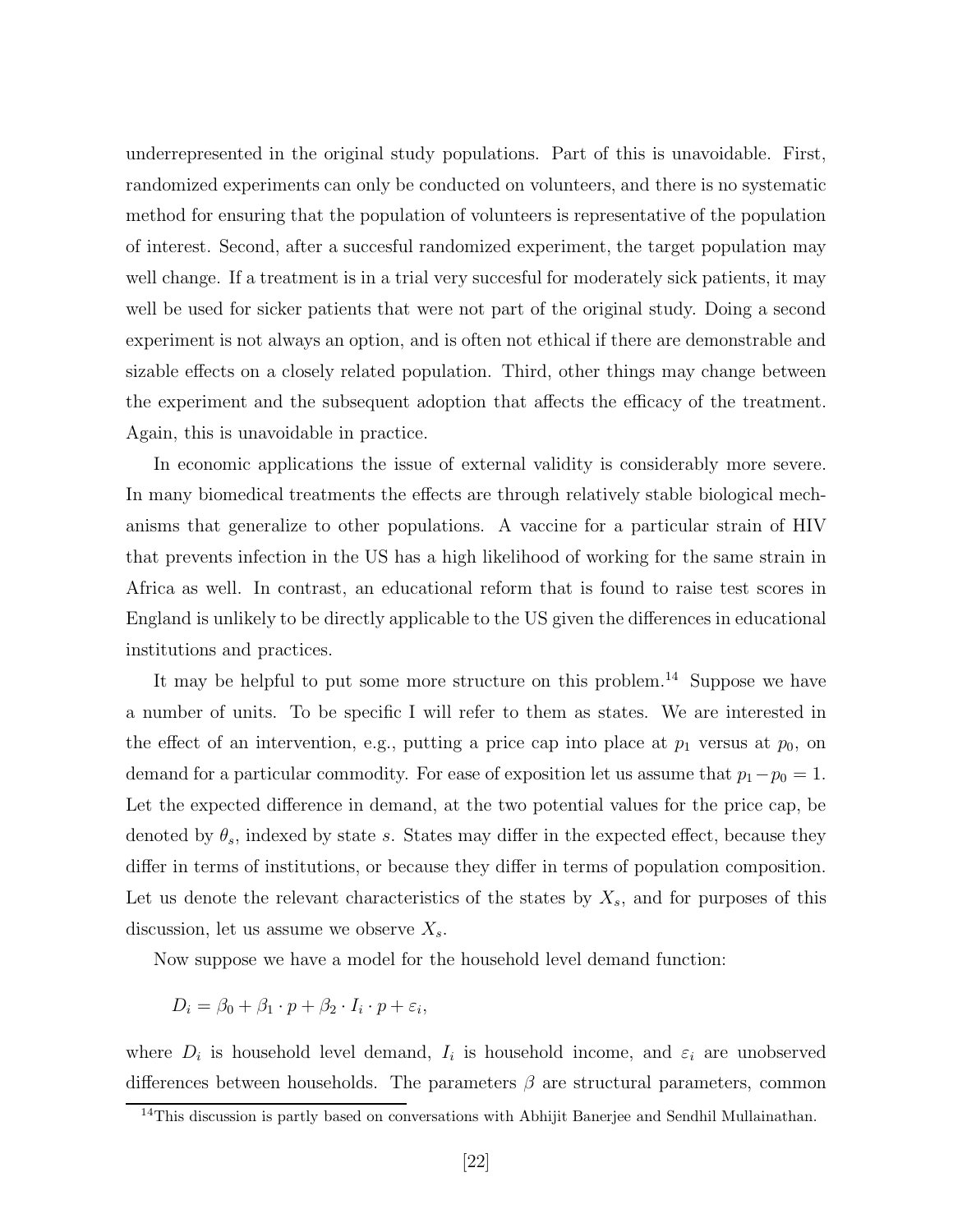to all states. Given this model, the difference in expected demand in state s if the price is fixed at  $p_1$  versus  $p_0$  is

$$
\theta_s = \mathbb{E}[D|S = s, P = p_1] - \mathbb{E}[D|S = s, P = p_0] = \beta_1 + \beta_2 \cdot \mathbb{E}[I|S = s].
$$

Let  $X_s = \mathbb{E}[I|S = s]$  be average income in state s, so that we can write

$$
\theta_s = g(X_s, \beta) = \beta_1 + \beta_2 \cdot X_s.
$$

Futhermore, suppose that our interest is solely in the difference in average outcomes in California,

$$
\theta_{\text{ca}} = g(X_{\text{ca}}, \beta).
$$

Now consider the case where we have data from an experiment in Tennessee, where randomly selected individuals were faced with a price of  $p_1$ , and others with a price of  $p_0$ . Thus, with a sufficiently large sample, we would learn from the Tennessee experiment the value of  $\theta_{\text{tn}} = g(X_{\text{tn}}, \beta)$ .

Suppose we also have data from an observational study from Connecticut. In this state we have a random sample of demand, income, and prices,  $(D_i, I_i, P_i)$ , for  $i = 1, \ldots, N$ . We may be concerned that in this state prices are endogenous, and so let us assume that we also observe an instrument for price,  $Z_i$ . If the instrument is valid, and conditional on income both correlated with prices and uncorrelated with  $\varepsilon_i$ , this will allow us to estimate the structural parameters  $\beta$  using two-stage-least-squares. Let us allow for the possibility that the instrument is not valid, or more generally for misspecification in the structural model. In that case  $\hat{\beta}_{\text{ct}}$ , the estimator for  $\beta$  based on Connecticut data, need not be consistent for  $\beta$ . Let us denote the probability limit of the estimator by  $\beta_{\rm ct}$  we index this probability limit by the state to capture the possibility that if the same structural model was estimated in a different state, the bias might well be different.

The first question now is how we would choose between two estimates of the intervention in California: the experimental one from Tennessee,

$$
\hat{\theta}_{\mathrm{ca}}^{\mathrm{exp}} = \theta_{\mathrm{tn}},
$$

versus the structural one, based on parameter estimates from Connecticut, combined with the characteristics from California,

$$
\hat{\theta}_{\text{ca}}^{\text{struct}} = g(X_{\text{ca}}, \beta_{\text{ct}}).
$$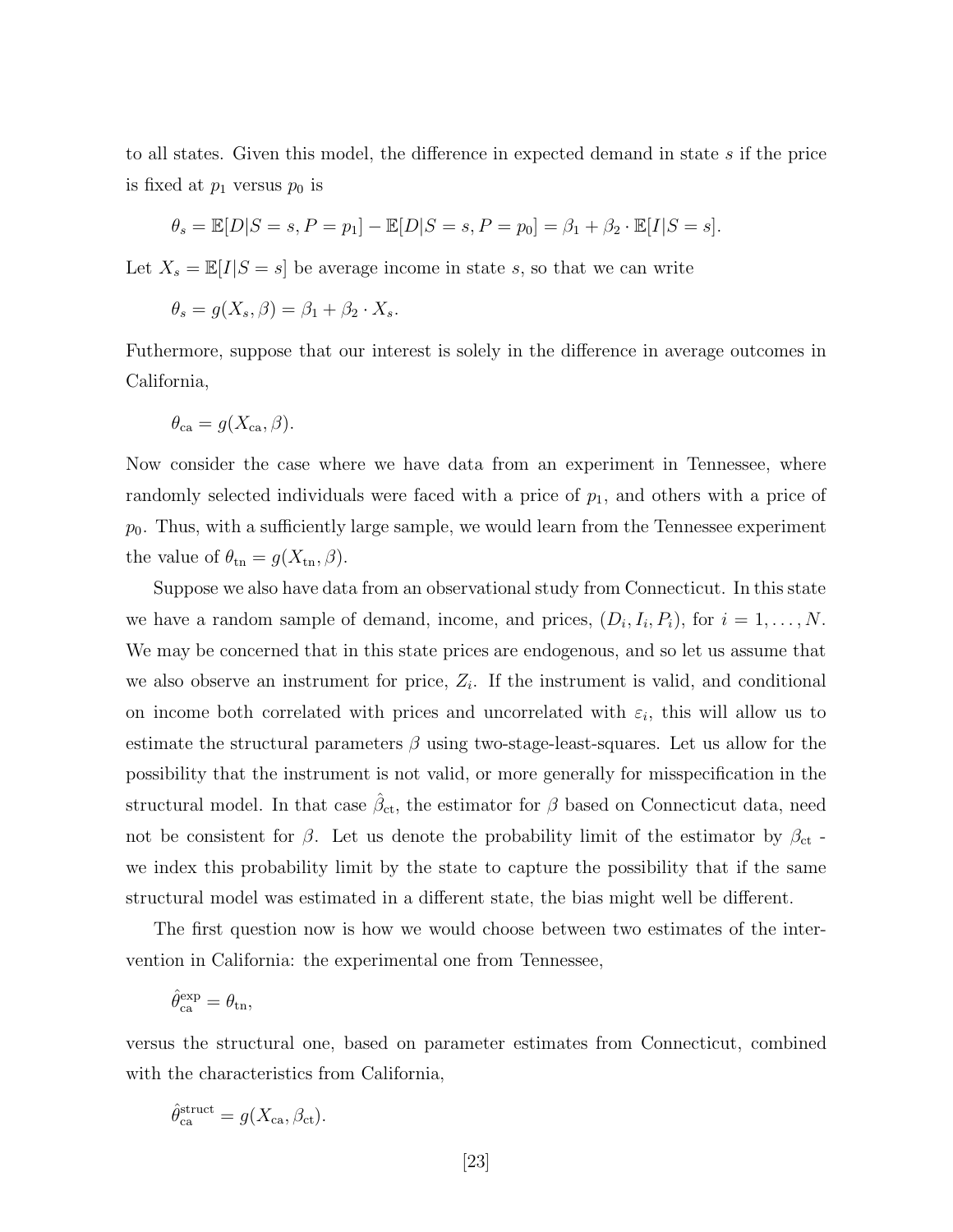In principle the choice between the two estimators would depend on the variation in effect  $\theta_s$ , and in the variation in the pseudo-structural parameter  $\beta_s$ . In the absence of additional information, one may need to rely on prior beliefs. If one believes there is little variation in  $\theta_s$ , one might prefer  $\hat{\theta}_{\text{ca}}^{\text{exp}}$ . If one believed the structural model was close to correctly specified, one would prefer  $\hat{\theta}_{\text{ca}}^{\text{struct}}$ . Note the benefits in this case of experimental data: if the structural model had actually been estimated on experimental data, there would be no bias, and  $\beta_{\rm ct}$  would be equal to  $\beta$ , and thus  $g(X_{\rm ca}, \beta_{\rm ct})$  would be equal to  $\theta_{\rm ca}$ . That is not always the case. If the structural model was richer, a simple experiment with randomly assigned prices would not necessarily pin down all structural parameters. However, in general it will help pin down some combination of the structural parameters, by forcing the model to fit the experimental evidence.

The answer to the first question may also differ if the experiment in Tennesee focused on a question that differed from that in California. If the experiment in Tennessee involved randomly assigning prices of  $p_2$  and  $p_3$ , rather than the price levels that enter into the California question,  $p_0$  and  $p_1$ , it may be difficult to estimate  $\theta_{ca}$  from the Tennessee results. This would not pose any conceptual problems from the structural model perspective.

A second question is what one would do if one had both the experimental evidence from Tennessee and the observational data from Connecticut. In that case one could, in the spirit of the Lalonde (1986) evaluation of econometric evaluation methods, compare the experimental estimate for Tennesee,  $\theta_{\rm tn}$ , with the structural one based on Connecticut estimates,  $\hat{\theta}_{\text{tn}}^{\text{struct}} = g(X_{\text{tn}}, \beta_{\text{ct}})$ . The comparison of  $\theta_{\text{tn}}$  and  $\hat{\theta}_{\text{tn}}^{\text{struct}}$  reflects on the adequacy of the structural model. If the structural model passes the test, there is a stronger case for using the structural model to predict the effect of the intervention in California. If the prediction fails, however, the conclusion is that the structural model is not adequate, and thus invalidates  $\hat{\theta}_{ca}^{struct}$ . This test does not reflect in any way on the experimental estimate  $\hat{\theta}_{\text{ca}}^{\text{exp}}$ .

A third question concerns the information content of additional experiments. With two or more experiments we would be able to update our beliefs on the amount of variation in  $\theta_s$ . It obviously would not help much if we did the second experiment in a state very similar to Tennessee, but if we did the second experiment in a state very different from Tennessee, and ideally more similar to California, we would likely learn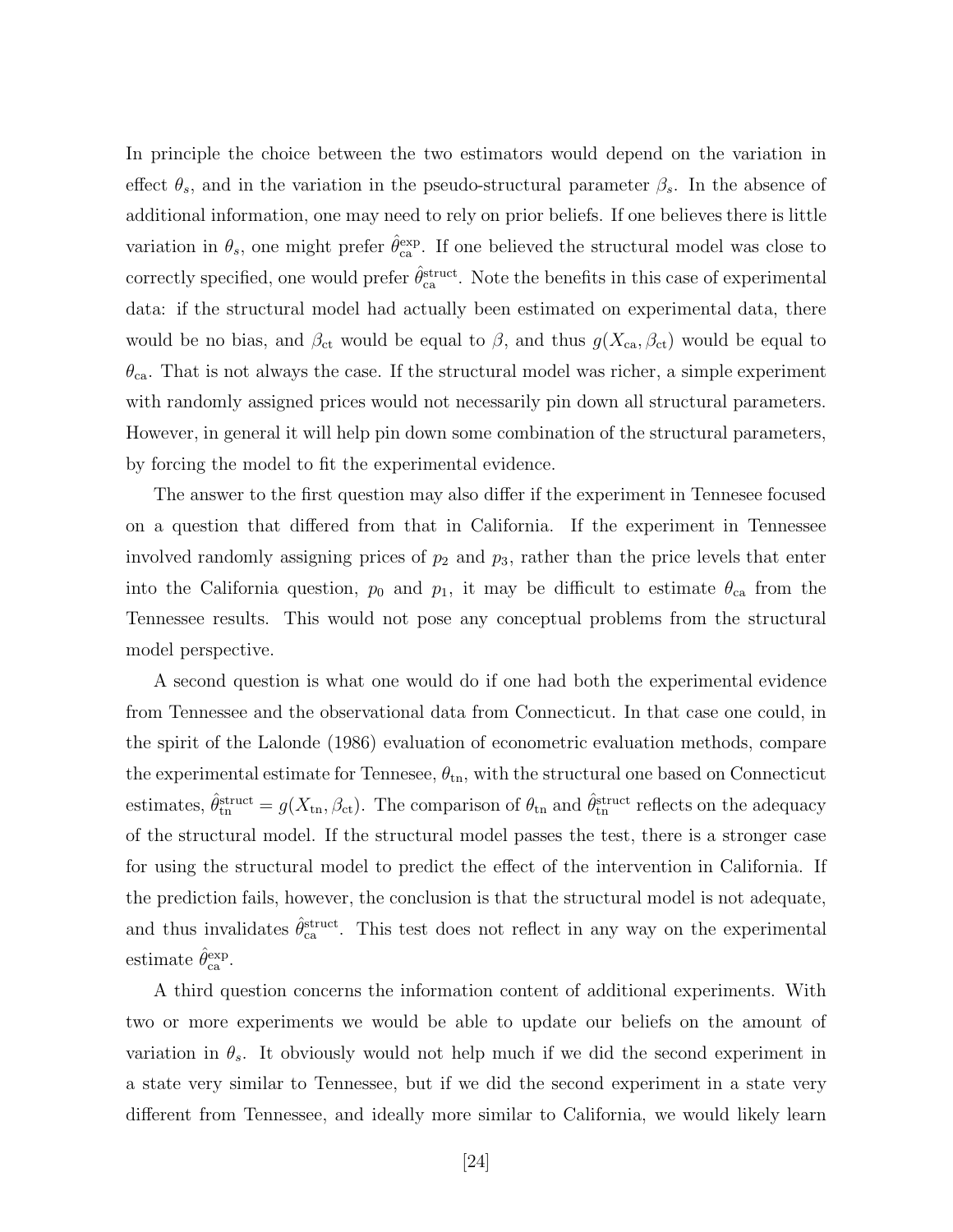much about the amount of variation in  $\theta_s$ . If we have detailed information on  $X_s$ , having a substantial number of experiments may enable us to approximate the function  $g(x; \beta)$ without directly estimating  $\beta$ , simply fitting a flexible functional form to  $\mathbb{E}[\theta_s|X_s] =$  $g(X_s)$ . If we can approximate this function accurately, we would be able to predict the effect of the intervention in California. In this case one could also incorporate different experiments, e.g., those involving other price caps. If there is any choice, one should do the experiments in a wide range of settings, that is, in the current example, in states with different  $X_s$ . The analyses by Card, Kluve and Weber (2009), Hotz, Imbens and Mortimer (2005), Kremer and Holla (2008) and Duflo nand Chattopadhyay (2004) fit into this framework.

The fourth question concerns the benefits of multiple observational studies. This is not quite so clear. In many cases one would expect that repeated observational studies in different locations would have similar biases, generated through similar selection mechanisms. Finding that multiple observational studies lead to the same results is therefore not necessarily informative. To get a handle on the bias, the difference  $\beta_s - \beta$ , we would need observational study from states that do not have the same biases as the first state, Connecticut. Identifying such states may be more difficult than finding a state with potentially different effects  $\theta_s$ : it may well be that the biases in observational studies would be similar in all states, arising from the same selection mechanisms.

#### 7 Conclusion

Deaton offers a critical appraisal of the methodologies currently in fashion in development economics. He argues that randomized experiments have no special role in the hierarchy of evidence, and, as do Heckman and Urzua, argues somewhat presumptuously that instrumental variables methods do not answer interesting questions. He suggests moving towards more theory-based studies, and away from randomized and natural experiments. In these comments I take issue with some of these positions, and caution against his recommendations. The causal or design-based literature, going back to the work in labor economics by Angrist, Card, Krueger and others, and the current experimental literature in development economics, including work by Duflo, Banerjee and Kremer, has greatly improved the standards of empirical work by emphasizing internal validity and clarifying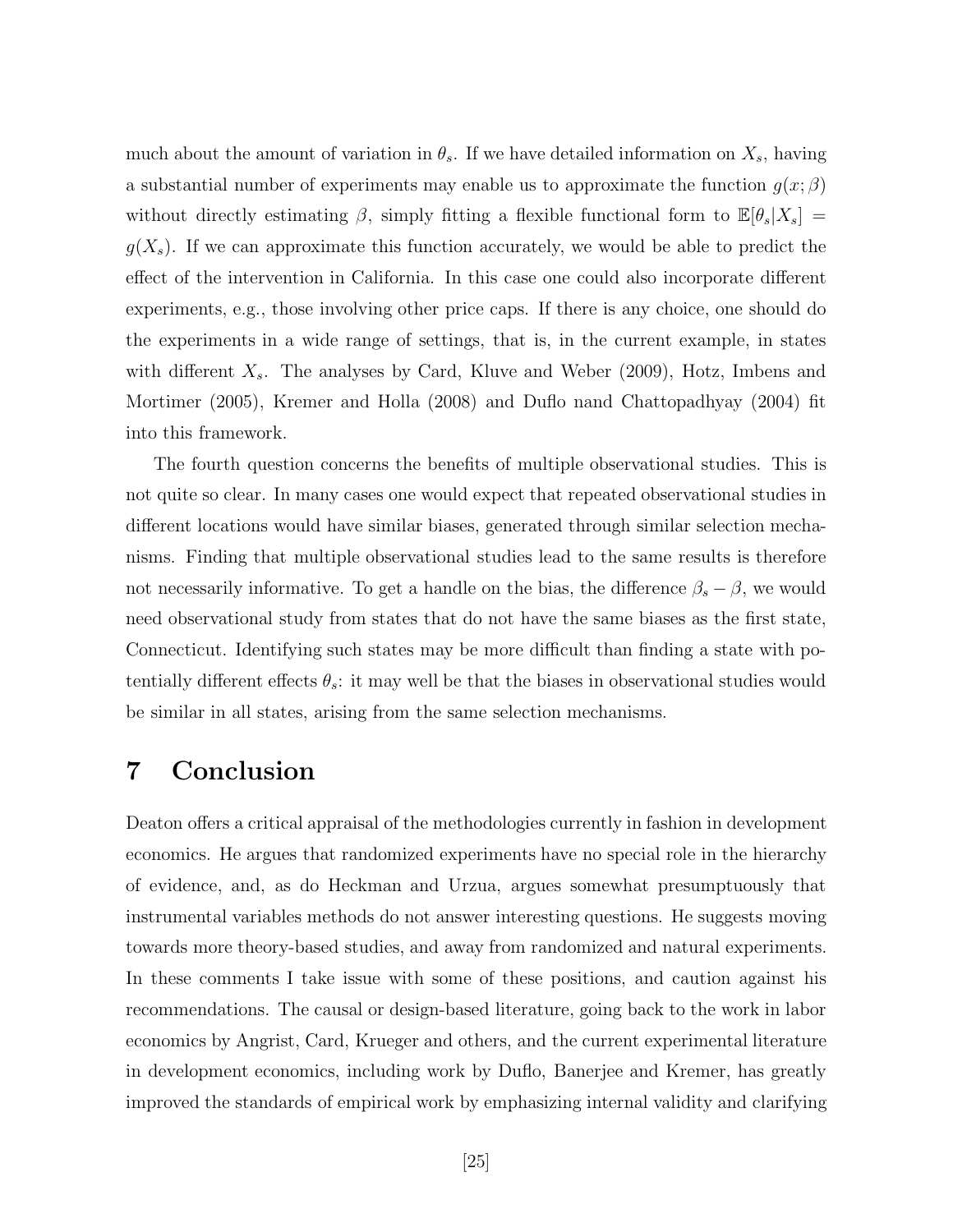the nature of identifying assumptions. Although it would be regrettable if this trend led researchers to avoid questions that cannot be answered through randomized or natural experiments, it is important not to lose track of the great strides made by this literature towards improving the credibility of empirical work.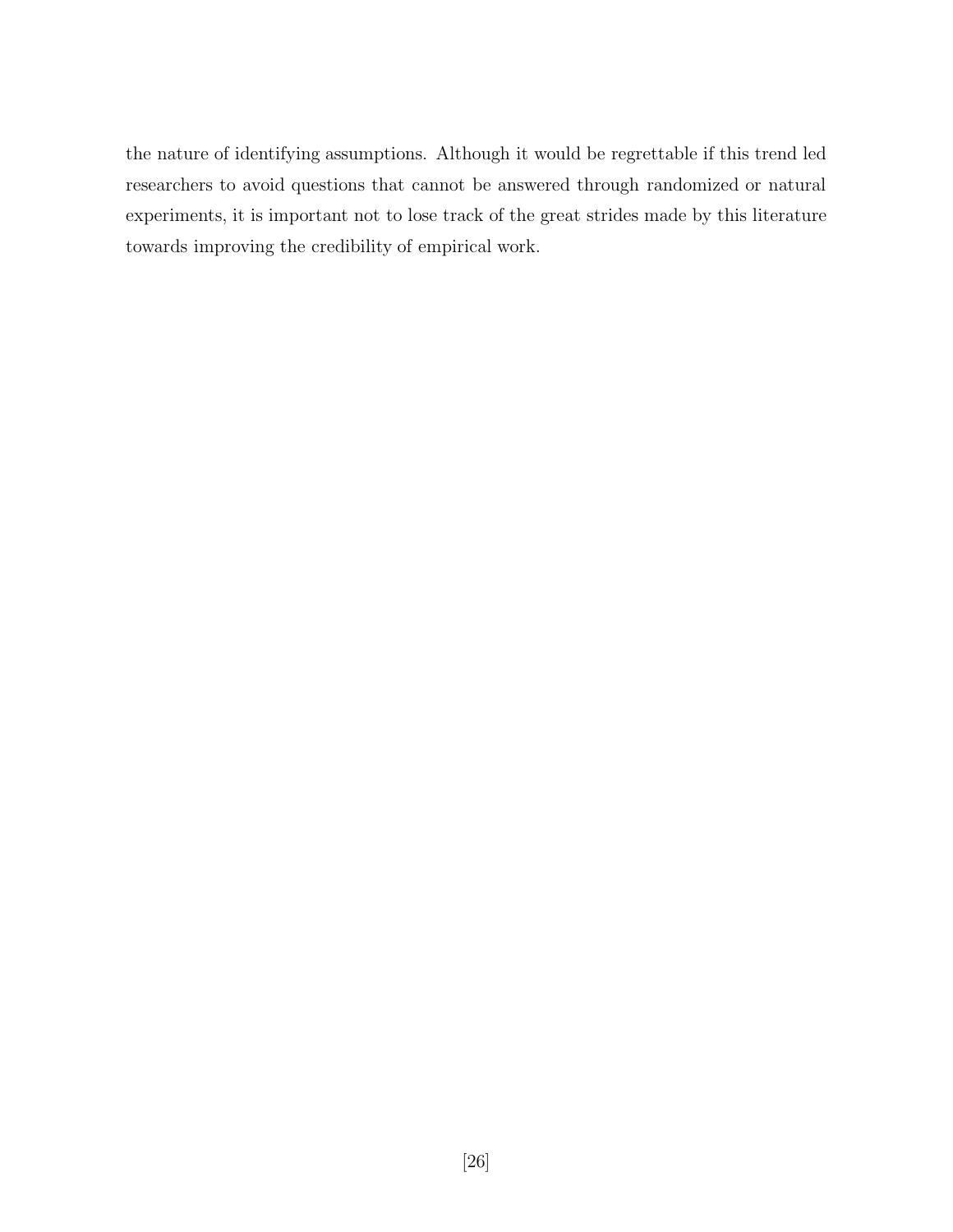#### **REFERENCES**

- ANGRIST, J., (1990), "Lifetime Earnings and the Vietnam Era Draft Lottery: Evidence from Social Security Administrative Records," American Economic Review, 80, 313-335.
- Angrist, J., G. Imbens and D. Rubin (1996), "Identification of Causal Effects Using Instrumental Variables,"Journal of the American Statistical Association, 91, 444-472.
- Angrist, J., and V. Lavy (1999), "Using Maimonides' Rule to Estimate the Effect of Class Size on Scholastic Achievement", Quarterly Journal of Economics, Vol. CXIV, 1243.
- Athey, S., J. Levin, and E. Seira, (2004), "Comparing Open and Sealed Bid Auctions: Theory and Evidence from Timber Auctions,"Unpublished Paper.
- BANERJEE, A., (2007), *Making Aid Work*, Cambridge, MIT Press.
- BANERJEE, A., AND E. DUFLO, (2008), "The Experimental Approach to Development Economics,"unpublished manuscript, department of economics, MIT.
- BANERJEE, A., AND R. HE, (2008), Making aid work, in William R. Easterly, ed., Reinventing Foreign Aid, Cambridge, MA. MIT Press, pp. 4792.
- BANERJEE, A., E. DUFLO, S. COLE, AND L. LINDEN, (2007): "Remedying Education: Evidence from Two Randomized Experiments in India," Quarterly Journal of Economics Vol. Vol. 122(3): 1235-1264.
- BERTRAND, M., AND S. MULLAINATHAN, (2004), "Are Emily and Greg More Employable Than Lakisha and Jamal? A Field Experiment on Labor Market Discrimination,"American Economic Review, Vol. 94(4):991-1,013.
- BJÖRKLUND, A. AND R. MOFFITT, (1987), "The Estimation of Wage Gains and Welfare Gains in Self–Selection Models," Review of Economics and Statistics, Vol. LXIX, 42–49.
- CARD, D., (1990), "The Impact of the Mariel Boatlift on the Miami Labor Market," *Industrial* and Labor Relations Review 43, 245-257.
- CARD, D., AND D. HYSLOP, (2005), "Estimating the Effects of a Time-Limited Earnings Subsidy for Welfare-Leavers,"Econometrica, Vol 73(6):1723-1770
- Card, D., J. Kluve, and A. Weber, (2009), "Active Labor Market Policy Evaluations: A Meta-Analysis,"Working Paper 4002, Institute for the Study of Labor (IZA).
- Card, D., and A. Krueger, (1994): "Minimum Wages and Employment: A Case Study of the Fast-food Industry in New Jersey and Pennsylvania," American Economic Review, 84 (4), 772-784.
- CHATTOPADHYAY, R., AND E. DUFLO, (2004) "Women as Policy Makers: Evidence from a Randomized Policy Experiment in India,"Econometrica, Volume 72(5):1409-1443.
- CHAMBERLAIN, G. (1986), "Asymptotic efficiency in semi-parametric models with censoring,"Journal of Econometrics, Vol 32(2), 189-218.
- Cook, T., (2008), "Waiting for Life to Arrive": A History of the Regression-Discontinuity Design in Psychology, Statistics, and Economics, *Journal of Econometrics*. Vol 142(2):636-654
- DEATON, A.,  $(2009)$ , "Instruments of Development: Randomization in the Tropics, and the Search for the Elusive Keys to Economic Development,"NBER Working Paper #14690.
- Dehejia, R., and S. Wahba, (1999), "Causal Effects in Nonexperimental Studies: Reevaluating the Evaluation of Training Programs", Journal of the American Statistical Association, 94, 1053-1062.
- DUFLO, E. (2004), Scaling up and evaluation, Annual World Bank Conference on Development Economics 2004, Washington, DC. The World Bank.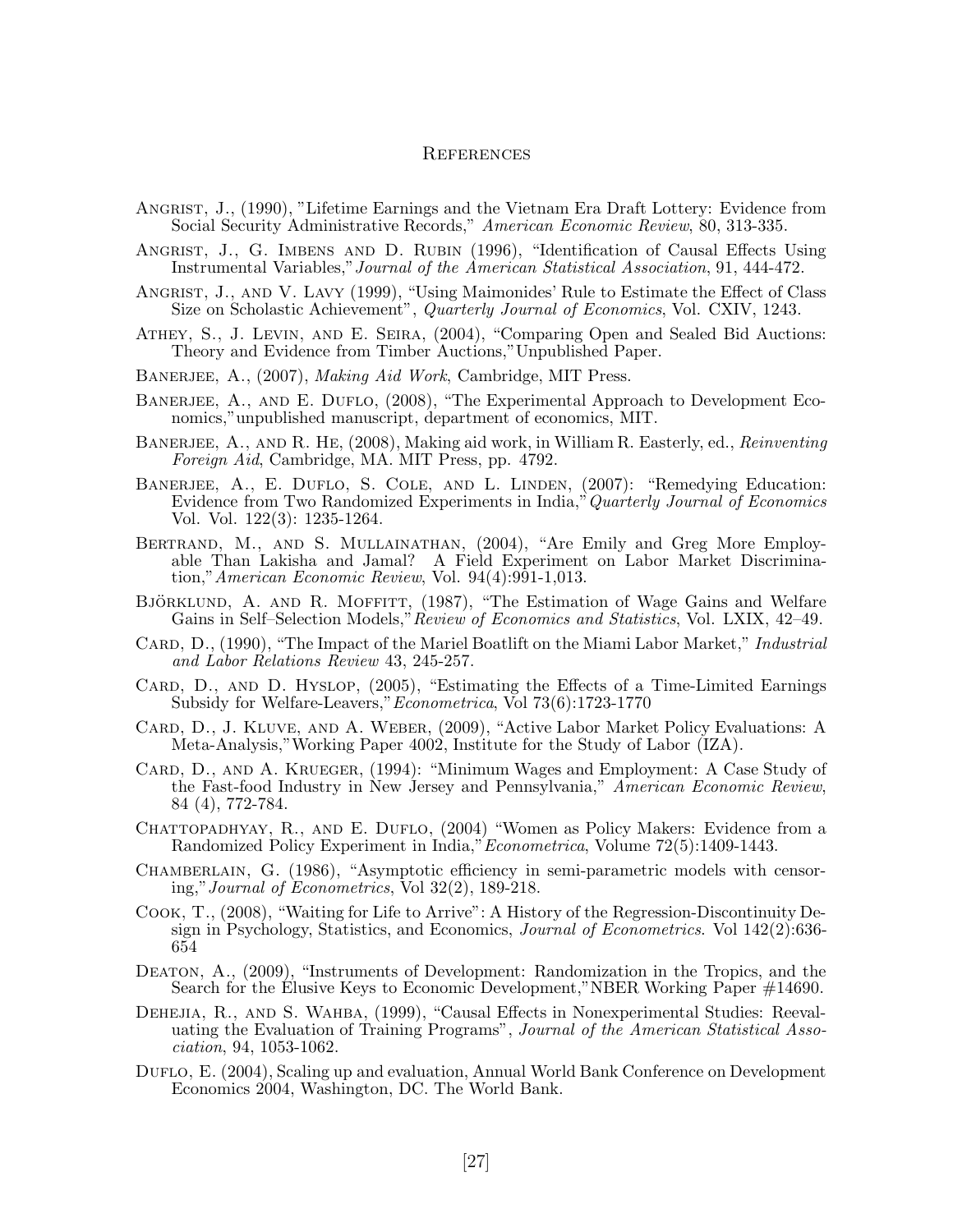- DUFLO, E., R. GLENNERSTER, AND M. KREMER, (2008), "Using Randomization in Development Economics Research: A Toolkit,"Handbook of Development Economics, (T. P. Schultz and J. Strauss eds.), 3895-3962.
- Duflo, E., R. Hanna, and S. Ryan (2007), "Monitoring Works: Getting Teachers to Come to School,"unpublished manuscript, department of economics, MIT.
- DUFLO, E., AND E. SAEZ (2003): "The Role of Information and Social Interactions in Retirement Plan Decisions: Evidence from a Randomized Experiment," Quarterly Journal of Economics, 118(3):815-842, 118(3).
- Fisher, R. A., (1925), The Design of Experiments, 1st ed, Oliver and Boyd, London.
- FRAKER, T., AND R. MAYNARD, (1987), "The Adequacy of Comparison Group Designs for Evaluations of Employment-Related Programs", Journal of Human Resources, Vol. 22, No. 2, p 194–227.
- FREEDMAN, D., (2006), "Statistical Models for Causation: What Inferential Leverage Do They Provide,"Evaluation Review, 691-713.
- FREEDMAN, D., (2008), "On Regression Adjustments to Experimental Data," Advances in Applied Mathematics, 180-193.
- HAAVELMO, T. (1943), "The Statistical Implications of a System of Simultaneous Equations," Econometrica 11, 1-12.
- HAHN, J., P. TODD, AND W. VAN DER KLAAUW, (2000), "Identification and Estimation of Treatment Effects with a Regression-Discontinuity Design,"Econometrica, 69(1): 201- 209.
- Hausman, J., (1981), "Labor Supply,"in Aaron and Pechman (eds.) How Taxes Affect Economic Behavior, The Brooking Institution, 27-72.
- Hausman, J., and D. Wise, (1979), "Attritin Bias in Experimental and Panel Data: The Gary Income Maintenance Experiment,"Econometrica, Vol. 47(2): 455-473.
- Heckman, J., (1978), "Dummy Endogenous Variables in a Simultaneous Equations System", Econometrica, Vol. 46, 931–61.
- Heckman, J. (1990), "Varieties of Selection Bias," American Economic Review 80, 313-318.
- HECKMAN, J., AND R. ROBB, (1985), "Alternative Methods for Evaluating the Impact of Interventions,"in Heckman and Singer (eds.), Longitudinal Analysis of Labor Market Data, Cambridge, Cambridge University Press.
- HECKMAN, J., AND J. SMITH, (1995), "Assessing the Case for Social Experiments," Journal of Economic Perspective, 9(2), 85-115.
- Heckman, J., and S. Urzua., (2009), "Comparing IV With Structural Models: What Simple IV Can and Cannot Identify,"NBER Working Paper, # 14706.
- Holden, C., (1990), "Headstart Enters Adulthood,"Science, 247: 1400-1402.
- HOLLAND, P., (1986), "Statistics and Causal Inference," Journal of the American Statistical Association, 81, 945-970.
- HOTZ, V. J., G. IMBENS, AND J. MORTIMER,  $(2005)$ , "Predicting the Efficacy of Future Training Programs Using Past Experiences", Journal of Econometrics, vol 125(1-2):241- 270.
- HOXBY, C. (2000), "The Effects of Class Size on Student Achievement: New Evidence from Population Variation,"Quarterly Journal of Economics, Vol. 115(4):1239-1285.
- IMBENS, G., AND J. ANGRIST (1994), "Identification and Estimation of Local Average Treatment Effects,"Econometrica, Vol. 61, No. 2, 467-476.
- IMBENS, G., G. KING, D. MCKENZIE, AND G. RIDDER, (2009), "On the Benefits of Stratification in Randomized Experiments,"unpublished manuscript, Department of Economics, Harvard University.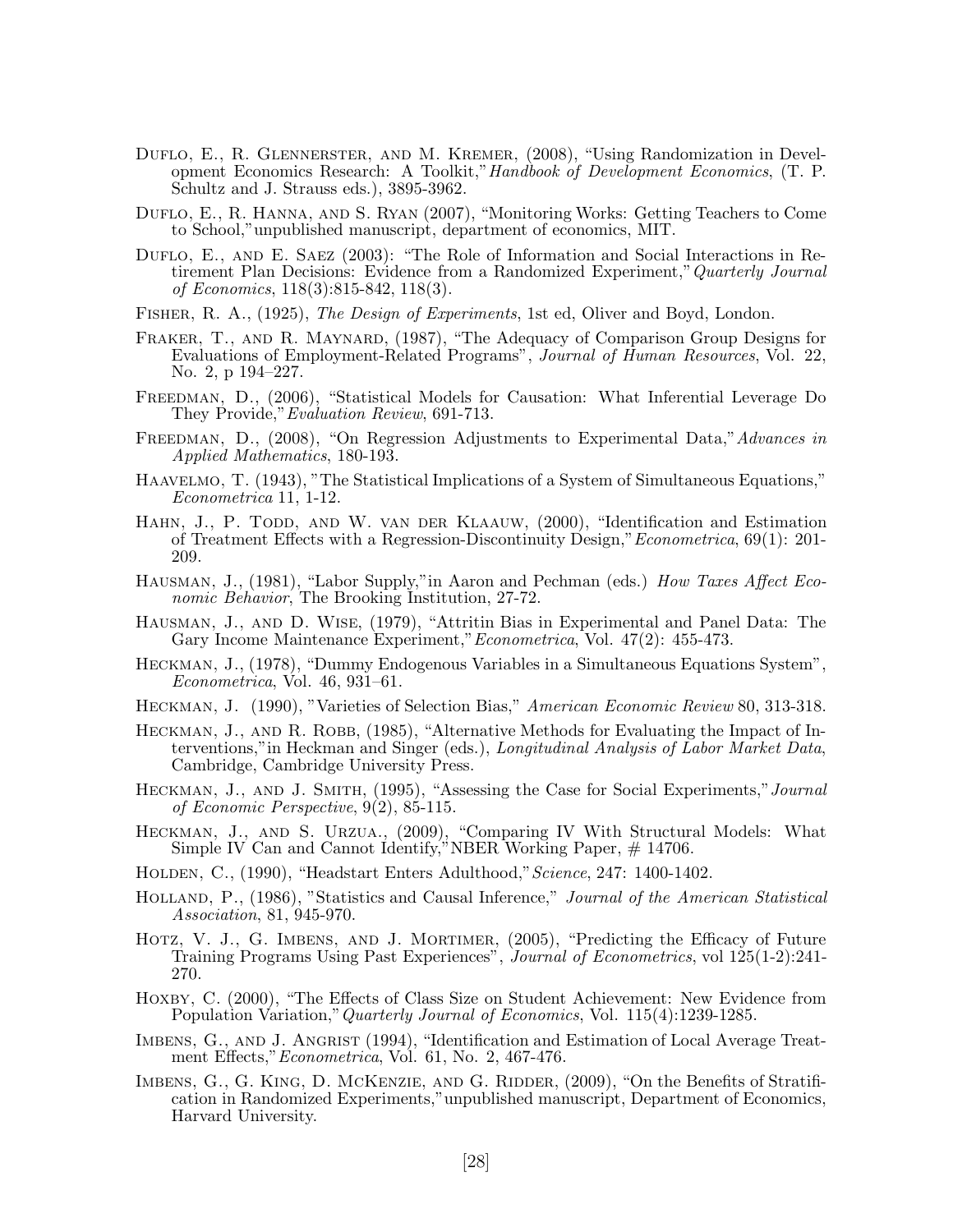- IMBENS, G., D. RUBIN, AND B. SACERDOTE, (2001), "Estimating the Effect of Unearned Income on Labor Supply, Earnings, Savings and Consumption: Evidence from a Survey of Lottery Players," American Economic Review 91, 778-794.
- IMBENS, G., AND T. LEMIEUX (2008) "Special issue editors' introduction: The regression discontinuity design - Theory and applications," Journal of Econometrics, Vol 142(2), 611-644.
- IMBENS, G., AND J. WOOLDRIDGE (2009) "Recent Developments in the Econometrics of Program Evaluation," forthcoming, Journal of Economic Literature.
- Kremer, M., and A. Holla, (2008) "Pricing and Access: Lessons from Randomized Evaluations in Education and Health,", unpublished manuscript, department of economics, Harvard University.
- Krueger, A. (1999) "Experimental Estimates of Education Production Functions," Quarterly Journal of Economics, Vol 114(2), 497-532.
- Lalonde, R.J., (1986), "Evaluating the Econometric Evaluations of Training Programs with Experimental Data,"American Economic Review, 76, 604-620.
- Lee, D., (2008), "Randomized Experiments from Non-random Selection in U.S. House Elections", Journal of Econometrics,Vol 142(2): 675-697.
- Lee, D. and T. Lemieux, (2009), "Regression Discontinuity Designs in Economics ,"NBER Working Paper  $# 14723$ .
- Manski, C., (1990), "Nonparametric Bounds on Treatment Effects,"American Economic Review Papers and Proceedings, 80, 319-323.
- MANSKI, C., (1997), "The Mixing Problem in Programme Evaluation," Review of Economic Studies, 64: 537:553.
- Manski, C., (1996), "Learning about Treatment Effects from Experiments with Random Assignment of Treatments," The Journal of Human Resources, 31(4): 709-73.
- Manski, C. (2003), Partial Identification of Probability Distributions, New York: Springer-Verlag.
- Manski, C., G. Sandefur, S. McLanahan, and D. Powers (1992), "Alternative Estimates of the Effect of Family Structure During Adolescence on High School," Journal of the American Statistical Association, 87(417):25-37.
- McClellan, M., and J. P. Newhouse, (1994), "Does More Intensive Treatment of Acute Myocardial Infarction in the Elderly Reduce Mortality", *Journal of the American Medical* Association, Vol 272, No 11, 859–866.
- Neyman, J., (1923), "On the Application of Probability Theory to Agricultural Experiments. Essay on Principles. Section 9," translated in *Statistical Science*, (with discussion), Vol 5, No 4, 465480, 1990.
- Rodrik, D., (2008), "The New Development Economics: We Shall Experiment, But How Shall We Learn?,"Unpublished Manuscript, Kennedy School, Harvard University.
- Rosenbaum, P., (1995), Observational Studies, Springer Verlag, New York.
- Rosenbaum, P., and D. Rubin, (1983), "The Central Role of the Propensity Score in Observational Studies for Causal Effects", Biometrika, 70, 41-55.
- Rubin, D. (1974), "Estimating Causal Effects of Treatments in Randomized and Non-randomized Studies,"Journal of Educational Psychology, 66, 688-701.
- Rubin, D. , (1978), "Bayesian inference for causal effects: The Role of Randomization", Annals of Statistics, 6:34–58.
- RUBIN, D. B., (1990), "Formal Modes of Statistical Inference for Causal Effects," Journal of Statistical Planning and Inference, 25, 279-292.